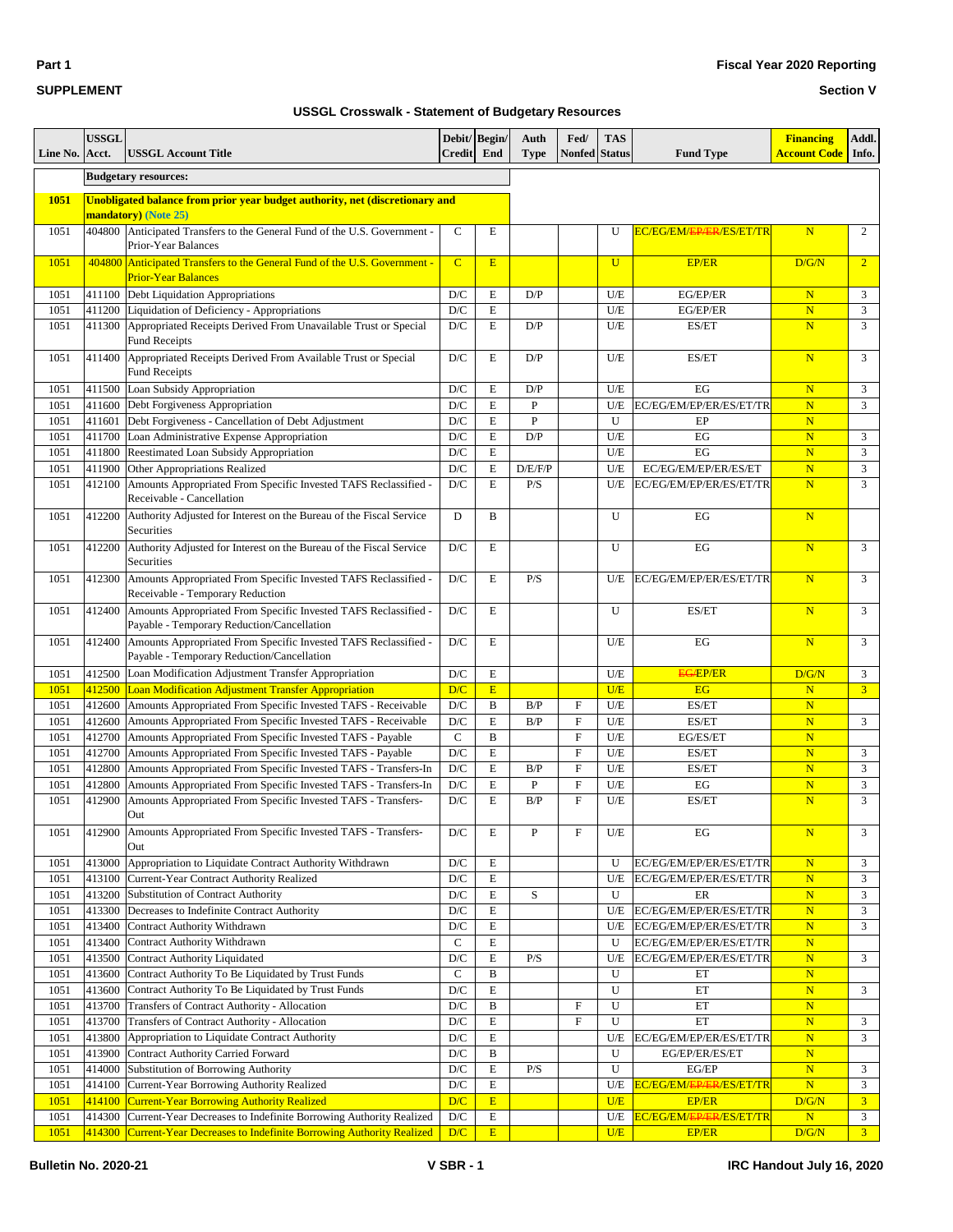**Part 1**

#### **Section V**

| Line No.     | <b>USSGL</b><br>Acct. | <b>USSGL Account Title</b>                                                                   | <b>Credit</b>           | Debit/ Begin/<br>End | Auth<br><b>Type</b>     | Fed/<br><b>Nonfed Status</b> | <b>TAS</b>     | <b>Fund Type</b>                     | <b>Financing</b><br><b>Account Code</b> | Addl.<br>Info. |
|--------------|-----------------------|----------------------------------------------------------------------------------------------|-------------------------|----------------------|-------------------------|------------------------------|----------------|--------------------------------------|-----------------------------------------|----------------|
| 1051         | 414400                | Borrowing Authority Withdrawn                                                                | D/C                     | E                    |                         |                              | U/E            | EC/EG/EM/EP/ER/ES/ET/TR              | $\overline{\mathbf{N}}$                 | 3              |
| 1051         | 414400                | <b>Borrowing Authority Withdrawn</b>                                                         | D/C                     | E                    |                         |                              | U/E            | <b>EP/ER</b>                         | D/G/N                                   | 3 <sup>1</sup> |
| 1051         | 414400                | Borrowing Authority Withdrawn                                                                | $\mathbf C$             | $\mathbf E$          |                         |                              | U              | EC/EG/EM/ <del>EP/ER</del> /ES/ET/TR | $\overline{\mathbf{N}}$                 |                |
| 1051         | 414400                | <b>Borrowing Authority Withdrawn</b>                                                         | $\overline{C}$          | E                    |                         |                              | $\mathbf{U}$   | <b>EP/ER</b>                         | D/G/N                                   |                |
| 1051         | 414600                | Actual Repayments of Debt, Current-Year Authority                                            | $\mathbf{D}/\mathbf{C}$ | $\mathbf E$          | P/S                     |                              | U/E            | EC/EG/EM/ <del>EP/ER</del> /ES/ET/TR | $\overline{\mathbf{N}}$                 | 3              |
| 1051         | 414600                | <b>Actual Repayments of Debt, Current-Year Authority</b>                                     | D/C                     | E                    | P/S                     |                              | U/E            | <b>EP/ER</b>                         | D/G/N                                   | 3 <sup>1</sup> |
| 1051         | 414600                | Actual Repayments of Debt, Current-Year Authority                                            | D/C                     | $\mathbf E$          | B                       |                              | U              | <b>EPÆR/ET</b>                       | $\overline{\mathbf{N}}$                 | 3              |
| 1051         | 414600                | <b>Actual Repayments of Debt, Current-Year Authority</b>                                     | D/C                     | E                    | $\overline{B}$          |                              | $\overline{U}$ | <b>EP/ER</b>                         | D                                       | 3 <sup>1</sup> |
| 1051         | 414700                | Actual Repayments of Debt, Prior-Year Balances                                               | $\mathbf{D}/\mathbf{C}$ | $\mathbf E$          |                         |                              | U/E            | EC/EG/EM/ <del>EP/ER</del> /ES/ET/TR | $\overline{\mathbf{N}}$                 | 3              |
| 1051         | 414700                | Actual Repayments of Debt, Prior-Year Balances                                               | $\mathbf C$             | $\mathbf E$          |                         |                              | U/E            | EC/EG/EM/ <del>EP/ER</del> /ES/ET/TR | $\mathbf N$                             |                |
| 1051         | 414700                | <b>Actual Repayments of Debt, Prior-Year Balances</b>                                        | D/C<br>$\overline{C}$   | $\mathbf E$<br>E     |                         |                              | U/E<br>U/E     | <b>EP/ER</b>                         | D/G/N                                   | 3 <sup>1</sup> |
| 1051<br>1051 | 414700<br>414900      | <b>Actual Repayments of Debt, Prior-Year Balances</b><br>Borrowing Authority Carried Forward | $\mathbf{D}/\mathbf{C}$ | B                    |                         |                              | U              | <b>EP/ER</b><br><b>EG/EP/ER/ET</b>   | D/G/N<br>$\overline{\mathbf{N}}$        |                |
| 1051         | 414900                | <b>Borrowing Authority Carried Forward</b>                                                   | D/C                     | B                    |                         |                              | $\overline{U}$ | <b>EP/ER</b>                         | D/G/N                                   |                |
| 1051         | 415000                | Reappropriations - Transfers-In                                                              | $\mathbf{D}/\mathbf{C}$ | $\mathbf E$          |                         |                              | U/E            | EC/EG/EM/EP/ER/ES/ET/TR              | $\overline{\mathbf{N}}$                 | 3              |
| 1051         | 415100                | Actual Capital Transfers to the General Fund of the U.S.                                     | D/C                     | E                    | S                       |                              | U/E            | EC/EG/EM/ <del>EP/ER</del> /ES/ET/TR | N                                       | $\overline{3}$ |
|              |                       | Government, Current-Year Authority                                                           |                         |                      |                         |                              |                |                                      |                                         |                |
| 1051         | 415100                | Actual Capital Transfers to the General Fund of the U.S.                                     | D/C                     | E                    | $\mathbf{P}$            |                              | U              | ES                                   | $\overline{\mathbf{N}}$                 | 3              |
|              |                       | Government, Current-Year Authority                                                           |                         |                      |                         |                              |                |                                      |                                         |                |
| 1051         | 415100                | Actual Capital Transfers to the General Fund of the U.S.                                     | D/C                     | E                    | S                       |                              | U/E            | <b>EP/ER</b>                         | D/G/N                                   | 3 <sup>7</sup> |
|              |                       | <b>Government, Current-Year Authority</b>                                                    |                         |                      |                         |                              |                |                                      |                                         |                |
| 1051         | 415200                | Actual Capital Transfers to the General Fund of the U.S.                                     | D/C                     | E                    |                         |                              | U/E            | EC/EG/EM/ <del>EP/ER</del> /ES/ET/TR | $\overline{\mathbf{N}}$                 | 3              |
|              |                       | Government, Prior-Year Balances                                                              |                         |                      |                         |                              |                |                                      |                                         |                |
| 1051         | 415200                | Actual Capital Transfers to the General Fund of the U.S.                                     | $\mathcal{C}$           | E                    |                         |                              | U/E            | EC/EG/EM/ <del>EP/ER</del> /ES/ET/TR | N                                       |                |
|              |                       | Government, Prior-Year Balances                                                              |                         |                      |                         |                              |                |                                      |                                         |                |
| 1051         | 415200                | Actual Capital Transfers to the General Fund of the U.S                                      | D/C                     | E                    |                         |                              | U/E            | <b>EP/ER</b>                         | D/G/N                                   | 3 <sup>1</sup> |
|              |                       | <b>Government, Prior-Year Balances</b>                                                       |                         |                      |                         |                              |                |                                      |                                         |                |
| 1051         | 415200                | Actual Capital Transfers to the General Fund of the U.S                                      | $\overline{C}$          | E                    |                         |                              | U/E            | <b>EP/ER</b>                         | D/G/N                                   |                |
|              |                       | <b>Government, Prior-Year Balances</b>                                                       |                         |                      |                         |                              |                |                                      |                                         |                |
| 1051         | 415300                | Transfers of Contract Authority - Non-Allocation                                             | $\mathbf{D}/\mathbf{C}$ | $\mathbf E$          |                         | $\mathbf F$                  | U              | ET                                   | $\overline{\mathbf{N}}$                 |                |
| 1051         | 415400                | Appropriation to Liquidate Contract Authority - Non-Allocation -<br>Transferred              | D/C                     | E                    |                         |                              | U              | ET                                   | N                                       | 3              |
| 1051         | 415500                | Appropriation to Liquidate Contract Authority - Allocation -                                 | D/C                     | Е                    |                         |                              | U              | ET                                   | N                                       | 3              |
|              |                       | Transferred                                                                                  |                         |                      |                         |                              |                |                                      |                                         |                |
| 1051         | 415700                | Authority Made Available From Appropriations (special or trust),                             | D/C                     | E                    | $\mathbf{P}$            |                              | U              | EG/ET                                | $\overline{\mathbf{N}}$                 | 3              |
|              |                       | Borrowing Authority and Contract Authority Previously Precluded                              |                         |                      |                         |                              |                |                                      |                                         |                |
|              |                       | From Obligation                                                                              |                         |                      |                         |                              |                |                                      |                                         |                |
| 1051         | 415730                | Authority Made Available From Appropriations Previously                                      | D/C                     | E                    |                         |                              | U              | ES                                   | $\overline{\mathbf{N}}$                 | 3              |
|              |                       | Precluded From Obligation                                                                    |                         |                      |                         |                              |                |                                      |                                         |                |
| 1051         | 415800                | Authority Made Available From Offsetting Collection Balances                                 | D/C                     | Е                    |                         |                              | U              | EP/ER/ET                             | N                                       | 3              |
|              |                       | Previously Precluded From Obligation                                                         |                         |                      |                         |                              |                |                                      |                                         |                |
| 1051         | 415800                | Authority Made Available From Offsetting Collection Balances                                 | D/C                     | Е                    |                         |                              | U/E            | EG                                   | $\overline{\text{N}}$                   | 3              |
|              |                       | Previously Precluded From Obligation                                                         |                         |                      |                         |                              |                |                                      |                                         |                |
| 1051         | 415901                | Repayment of Repayable Advances - Prior-Year Balances                                        | D/C                     | $\mathbf E$          | B/P                     |                              | U              | ET                                   | $\overline{\mathbf{N}}$                 |                |
| 1051         | 416600                | Allocations of Realized Authority - To Be Transferred From                                   | D/C                     | B                    | P/S                     | $\rm F$                      | U              | EG/EP/ES/ET                          | $\mathbf N$                             |                |
|              |                       | <b>Invested Balances</b>                                                                     |                         |                      |                         |                              |                |                                      |                                         |                |
| 1051         | 416600                | Allocations of Realized Authority - To Be Transferred From                                   | $\mathbf{D}/\mathbf{C}$ | E                    | P/S                     | $\rm F$                      | U              | EG/EP/ES/ET                          | ${\bf N}$                               | 3              |
|              |                       | <b>Invested Balances</b><br>Allocations of Realized Authority - Transferred From Invested    |                         |                      |                         |                              |                |                                      |                                         |                |
| 1051         | 416700                | <b>Balances</b>                                                                              | D/C                     | E                    | P/S                     | F                            | U/E            | EC/EG/EM/EP/ER/ES/ET/TR              | $\overline{\mathbf{N}}$                 | 3              |
| 1051         |                       | Allocations of Realized Authority Reclassified - Authority To Be                             |                         |                      |                         | $\mathbf F$                  |                | EC/EG/EM/EP/ER/ES/ET/TR              | $\mathbf N$                             | 3              |
|              | 416800                | Transferred From Invested Balances - Temporary Reduction                                     | D/C                     | E                    |                         |                              | U/E            |                                      |                                         |                |
| 1051         | 417000                | Transfers - Current-Year Authority                                                           | D/C                     | $\mathbf E$          | P/S                     | $\boldsymbol{\mathrm{F}}$    | U/E            | EC/EG/EM/EP/ER/ES/ET/TR              | ${\bf N}$                               | 3              |
| 1051         | 417100                | Non-Allocation Transfers of Invested Balances - Receivable                                   | D                       | B                    | P/S                     | $\boldsymbol{\mathrm{F}}$    | $U\!/\!E$      | EG/ES/ET                             | ${\bf N}$                               |                |
| 1051         | 417100                | Non-Allocation Transfers of Invested Balances - Receivable                                   | D/C                     | E                    | P/S                     | $\boldsymbol{\mathrm{F}}$    | U/E            | EG/ES/ET                             | $\mathbf N$                             | 3              |
| 1051         | 417200                | Non-Allocation Transfers of Invested Balances - Payable                                      | $\mathsf{C}$            | $\, {\bf B}$         | P/S                     | $\rm F$                      | U              | EP/ES/ET                             | $\mathbf N$                             |                |
| 1051         | 417200                | Non-Allocation Transfers of Invested Balances - Payable                                      | D/C                     | $\mathbf E$          | P/S                     | ${\rm F}$                    | U              | EP/ES/ET                             | $\mathbf N$                             | 3              |
| 1051         | 417300                | Non-Allocation Transfers of Invested Balances - Transferred                                  | $\mathbf{D}/\mathbf{C}$ | E                    | $\mathbf{P}/\mathbf{S}$ | F                            | $U\!/\!E$      | EG/EP/ES/ET                          | $\mathbf N$                             | $\mathfrak{Z}$ |
| 1051         | 417500                | Allocation Transfers of Current-Year Authority for Non-Invested                              | D/C                     | E                    | P/S                     | $\mathbf F$                  | U/E            | EC/EG/EM/EP/ER/ES/ET/TR              | $\overline{\mathbf{N}}$                 | 3              |
|              |                       | <b>Accounts</b>                                                                              |                         |                      |                         |                              |                |                                      |                                         |                |
| 1051         | 417600                | Allocation Transfers of Prior-Year Balances                                                  | $\mathbf{D}/\mathbf{C}$ | ${\bf E}$            | P/S                     | $\mathbf F$                  | U/E            | EC/EG/EM/EP/ER/ES/ET/TR              | $\mathbf N$                             |                |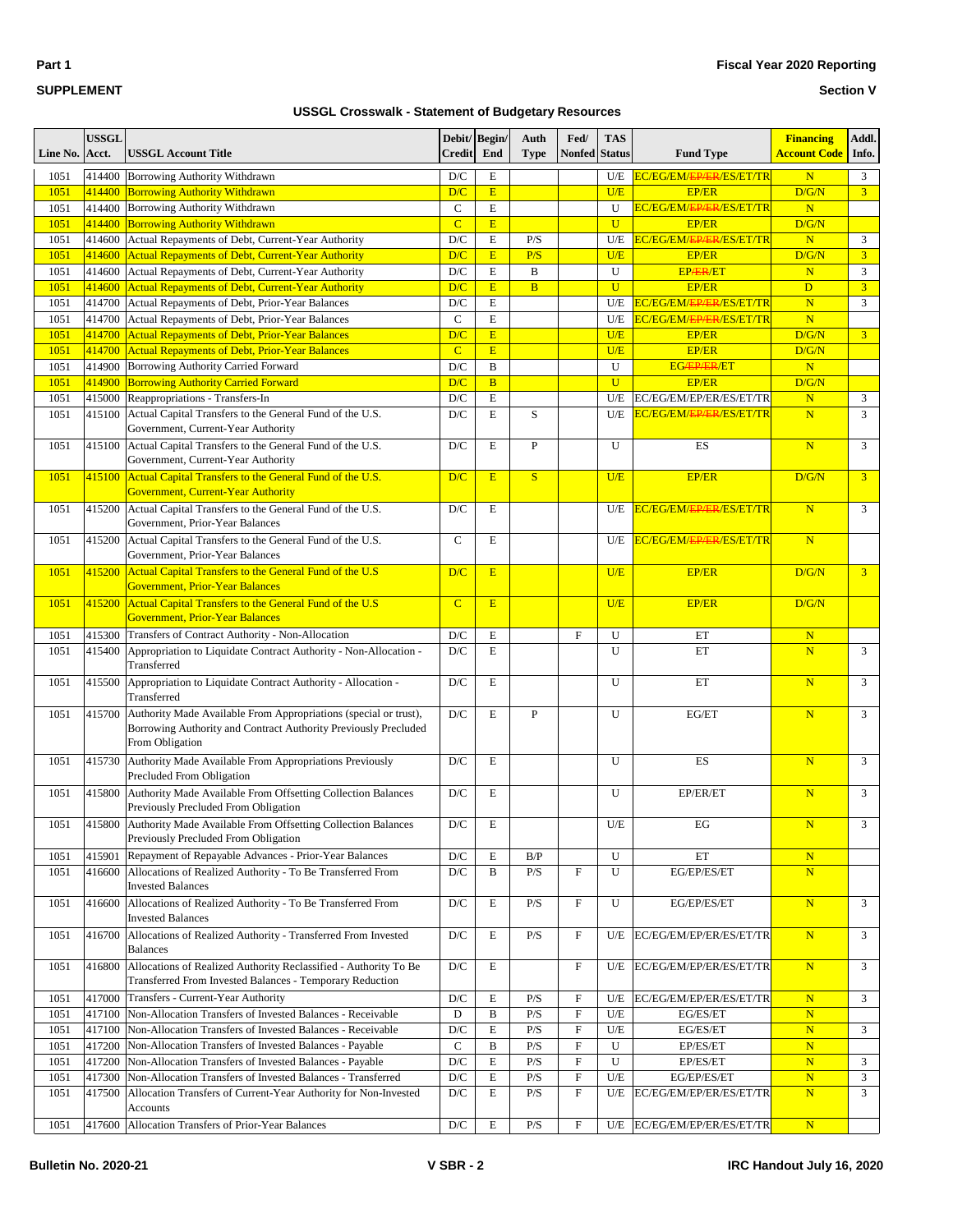#### **Section V**

| Line No. | <b>USSGL</b><br>Acct. | <b>USSGL Account Title</b>                                                     | Debit/<br><b>Credit</b> | Begin/<br>End         | Auth<br><b>Type</b> | Fed/<br><b>Nonfed</b> Status | <b>TAS</b>     | <b>Fund Type</b>                     | <b>Financing</b><br><b>Account Code</b> | Addl.<br>Info. |
|----------|-----------------------|--------------------------------------------------------------------------------|-------------------------|-----------------------|---------------------|------------------------------|----------------|--------------------------------------|-----------------------------------------|----------------|
| 1051     | 418000                | Anticipated Transfers - Prior-Year Balances                                    | D/C                     | E                     |                     |                              | U              | EC/EG/EM/ <del>EP/ER</del> /ES/ET/TR | $\mathbf N$                             | 2              |
| 1051     | 418000                | <b>Anticipated Transfers - Prior-Year Balances</b>                             | D/C                     | E                     |                     |                              | $\overline{U}$ | <b>EP/ER</b>                         | D/G/N                                   | $\overline{2}$ |
| 1051     | 419000                | <b>Transfers - Prior-Year Balances</b>                                         | $\mathbf{D}/\mathbf{C}$ | $\mathbf E$           | P/S                 | $\mathbf F$                  | U/E            | EC/EG/EM/EP/ER/ES/ET/TR              | $\overline{\mathbf{N}}$                 | 3              |
| 1051     | 419000                | <b>Transfers - Prior-Year Balances</b>                                         | D/C                     | $\mathbf E$           | P/S                 | $\mathbf F$                  | U              | EC/EG/EM/EP/ER/ES/ET/TR              | $\overline{\mathbf{N}}$                 |                |
| 1051     | 419000                | <b>Transfers - Prior-Year Balances</b>                                         | D/C                     | E                     | S                   | $\mathbf F$                  | $\overline{U}$ | EP                                   | D/G                                     |                |
| 1051     | 419100                | Balance Transfers - Extension of Availability Other Than<br>Reappropriations   | D/C                     | E                     | P/S                 | $\mathbf F$                  | U/E            | EC/EG/EM/EP/ER/ES/ET/TR              | $\overline{\mathbf{N}}$                 |                |
| 1051     | 419200                | Balance Transfers - Unexpired to Expired                                       | D/C                     | $\mathbf E$           | P/S                 |                              | U/E            | EC/EG/EM/EP/ER/ES/ET/TR              | $\overline{\mathbf{N}}$                 |                |
| 1051     | 419300                | Balance Transfers - Unobligated Balances - Legislative Change of<br>Purpose    | D/C                     | E                     | P/S                 | $\mathbf F$                  | U/E            | EC/EG/EM/EP/ER/ES/ET/TR              | $\overline{\mathbf{N}}$                 | 3              |
| 1051     | 419600                | Balance Transfers-In - Expired to Expired                                      | D                       | E                     | P/S                 |                              | E              | EC/EG/EM/EP/ER/ES/ET/TR              | $\overline{\mathbf{N}}$                 |                |
| 1051     | 419700                | Balance Transfers-Out - Expired to Expired                                     | $\mathcal{C}$           | E                     | P/S                 |                              | E              | EC/EG/EM/EP/ER/ES/ET/TR              | $\overline{\mathbf{N}}$                 |                |
| 1051     | 419900                | Transfer of Expired Expenditure Transfers - Receivable                         | D/C                     | E                     |                     | $\mathbf F$                  | U/E            | ET                                   | N                                       |                |
| 1051     | 420100                | <b>Total Actual Resources - Collected</b>                                      | D/C                     | B                     |                     |                              | U/E            | EC/EG/EM/ <del>EP/ER</del> /ES/ET/TR | N                                       |                |
| 1051     | 420100                | <b>Total Actual Resources - Collected</b>                                      | D/C                     | $\overline{B}$        |                     |                              | U/E            | <b>EP/ER</b>                         | D/G/N                                   |                |
| 1051     | 421200                | Liquidation of Deficiency - Offsetting Collections                             | D/C                     | E                     |                     | E/F/N                        | U/E            | EC/EG/EM/EP/ER/ES/ET/TR              | $\overline{\mathbf{N}}$                 | 3              |
| 1051     | 422100                | Unfilled Customer Orders Without Advance                                       | D/C                     | B                     |                     | E/F                          | U/E            | EC/EG/EM/EP/ER/ES/ET/TR              | D/G/N                                   |                |
| 1051     | 422100                | <b>Unfilled Customer Orders Without Advance</b>                                | D/C                     | $\mathbf E$           |                     | E/F                          | U/E            | EC/EG/EM/EP/ER/ES/ET/TR              | D/G/N                                   | 3              |
| 1051     | 422200                | Unfilled Customer Orders With Advance                                          | D/C                     | B                     |                     | E/F/N                        | U/E            | EC/EG/EM/ <del>EP/ER</del> /ES/ET/TR | $\mathbf N$                             |                |
| 1051     | 422200                | Unfilled Customer Orders With Advance                                          | D/C                     | $\mathbf E$           |                     | E/F/N                        | U/E            | EC/EG/EM/ <del>EP/ER</del> /ES/ET/TR | N                                       | 3              |
| 1051     | 422200                | <b>Unfilled Customer Orders With Advance</b>                                   | D/C                     | E                     |                     | E/F/N                        | U/E            | <b>EP/ER</b>                         | D/G/N                                   | $\overline{3}$ |
| 1051     | 422200                | <b>Unfilled Customer Orders With Advance</b>                                   | D/C                     | $\overline{B}$        |                     | E/F/N                        | U/E            | <b>EP/ER</b>                         | D/G/N                                   |                |
| 1051     | 422500                | Expenditure Transfers From Trust Funds - Receivable                            | $\mathbf{D}/\mathbf{C}$ | $\, {\bf B}$          |                     |                              | U/E            | EC/EG/EM/EP/ER/ES/ET/TR              | $\mathbf N$                             |                |
| 1051     | 422500                | <b>Expenditure Transfers From Trust Funds - Receivable</b>                     | D/C                     | E                     |                     |                              | U/E            | EC/EG/EM/ <del>EP/ER</del> /ES/ET/TR | N                                       | 3              |
| 1051     | 422500                | <b>Expenditure Transfers From Trust Funds - Receivable</b>                     | D/C                     | E                     |                     |                              | U/E            | <b>EP/ER</b>                         | D/G/N                                   | 3 <sup>1</sup> |
| 1051     | 422500                | <b>Expenditure Transfers From Trust Funds - Receivable</b>                     | <b>DC</b>               | $\overline{B}$        |                     |                              | U/E            | <b>EP/ER</b>                         | D/G/N                                   |                |
| 1051     | 425100                | Reimbursements and Other Income Earned - Receivable                            | D/C                     | $\, {\bf B}$          |                     | E/F                          | U/E            | EC/EG/EM/ <del>EP/ER</del> /ES/ET/TR | $\overline{\mathbf{N}}$                 |                |
| 1051     | 425100                | Reimbursements and Other Income Earned - Receivable                            | D/C                     | $\mathbf E$           |                     | E/F                          | U/E            | EC/EG/EM/ <del>EP/ER</del> /ES/ET/TR | $\overline{\mathbf{N}}$                 | 3              |
| 1051     | 425100                | <b>Reimbursements and Other Income Earned - Receivable</b>                     | D/C                     | $\overline{B}$        |                     | E/F                          | U/E            | <b>EP/ER</b>                         | D/G/N                                   |                |
| 1051     | 425100                | <b>Reimbursements and Other Income Earned - Receivable</b>                     | D/C                     | $\overline{E}$        |                     | E/F                          | U/E            | <b>EP/ER</b>                         | D/G/N                                   | 3 <sup>1</sup> |
| 1051     | 425200                | Reimbursements and Other Income Earned - Collected                             | D/C                     | E                     |                     | E/F/N                        | U/E            | EC/EG/EM/ <del>EP/ER</del> /ES/ET/TR | N                                       | 3              |
| 1051     | 425200                | <b>Reimbursements and Other Income Earned - Collected</b>                      | D/C                     | E                     |                     | E/F/N                        | U/E            | <b>EP/ER</b>                         | D/G/N                                   | $\overline{3}$ |
| 1051     | 425300                | Prior-Year Unfilled Customer Orders With Advance - Refunds Paid                | $\mathbf{D}/\mathbf{C}$ | $\mathbf E$           |                     | E/F/N                        | U/E            | EC/EG/EM/ <del>EP/ER</del> /ES/ET/TR | N                                       | 3              |
| 1051     | 425300                | <b>Prior-Year Unfilled Customer Orders With Advance - Refunds Paid</b>         | D/C                     | E                     |                     | E/F/N                        | U/E            | <b>EP/ER</b>                         | D/G/N                                   | $\overline{3}$ |
| 1051     | 425500                | Expenditure Transfers from Trust Funds - Collected                             | D/C                     | E                     |                     |                              | U/E            | EC/EG/EM/EP/ER/ES/ET/TR              | $\overline{\mathbf{N}}$                 | 3              |
| 1051     | 425500                | <b>Expenditure Transfers from Trust Funds - Collected</b>                      | D/C                     | E                     |                     |                              | U/E            | <b>EP/ER</b>                         | D/G/N                                   | $\overline{3}$ |
| 1051     | 426000                | Actual Collections of Governmental-Type Fees                                   | D/C                     | $\mathbf E$           |                     |                              | U/E            | EC/EG/EM/ <del>EP/ER</del> /ES/ET/TR | $\mathbf N$                             | 3              |
| 1051     | 426000                | <b>Actual Collections of Governmental-Type Fees</b>                            | D/C                     | E                     |                     |                              | U/E            | <b>EP/ER</b>                         | D/G/N                                   | $\overline{3}$ |
| 1051     | 426100                | Actual Collections of Business-Type Fees                                       | D/C                     | E                     |                     |                              | U/E            | EC/EG/EM/ <del>EP/ER</del> /ES/ET/TR | $\overline{\mathbf{N}}$                 | 3              |
| 1051     | 426100                | <b>Actual Collections of Business-Type Fees</b>                                | D/C                     | E                     |                     |                              | U/E            | <b>EP/ER</b>                         | D/G/N                                   | 3 <sup>1</sup> |
| 1051     | 426200                | Actual Collections of Loan Principal                                           | D/C                     | E                     |                     |                              | U/E            | EC/EG/EM/EP/ER/ES/ET/TR              | $\overline{\mathbf{N}}$                 | 3              |
| 1051     |                       | 426200 Actual Collections of Loan Principal                                    | D/C                     | $E_{\rm}$             |                     |                              | U/E            | EP/ER                                | D/G/N                                   | 3 <sup>2</sup> |
| 1051     |                       | 426300 Actual Collections of Loan Interest                                     | $\mathbf{D}/\mathbf{C}$ | $\mathbf E$           |                     |                              | U/E            | EC/EG/EM/ <del>EP/ER</del> /ES/ET/TR | ${\bf N}$                               | 3              |
| 1051     | 426300                | <b>Actual Collections of Loan Interest</b>                                     | D/C                     | E                     |                     |                              | U/E            | <b>EP/ER</b>                         | D/G/N                                   | 3 <sup>1</sup> |
| 1051     | 426400                | Actual Collections of Rent                                                     | $\mathbf{D}/\mathbf{C}$ | E                     |                     |                              | U/E            | EC/EG/EM/ <del>EP/ER/ES</del> /ET/TR | $\mathbf N$                             | 3              |
| 1051     |                       | 426400 Actual Collections of Rent                                              | D/C                     | E                     |                     |                              | U/E            | EP/ER                                | D/G/N                                   | 3 <sup>2</sup> |
| 1051     | 426500                | Actual Collections From Sale of Foreclosed Property                            | $\mathbf{D}/\mathbf{C}$ | $\mathbf E$           |                     |                              | U/E            | EC/EG/EM/ <del>EP/ER</del> /ES/ET/TR | ${\bf N}$                               | 3              |
| 1051     | 426500                | <b>Actual Collections From Sale of Foreclosed Property</b>                     | D/C                     | $\mathbf E$           |                     |                              | U/E            | <b>EP/ER</b>                         | D/G/N                                   | 3 <sup>1</sup> |
| 1051     | 426600                | Other Actual Business-Type Collections From Non-Federal Sources                | $\mathbf{D}/\mathbf{C}$ | $\mathbf E$           |                     |                              | U/E            | EC/EG/EM/ <del>EP/ER</del> /ES/ET/TR | $\mathbf N$                             | 3              |
| 1051     | 426600                | Other Actual Business-Type Collections From Non-Federal Sources                | D/C                     | $\overline{\text{E}}$ |                     |                              | U/E            | <b>EP/ER</b>                         | D/G/N                                   | 3 <sup>1</sup> |
| 1051     | 426700                | Other Actual Governmental-Type Collections From Non-Federal<br>Sources         | $\mathbf{D}/\mathbf{C}$ | E                     |                     |                              | U/E            | EC/EG/EM/ <del>EP/ER</del> /ES/ET/TR | N                                       | 3              |
| 1051     | 426700                | Other Actual Governmental-Type Collections From Non-Federal<br><b>Sources</b>  | D/C                     | E                     |                     |                              | U/E            | <b>EP/ER</b>                         | D/G/N                                   | 3 <sup>1</sup> |
| 1051     | 426800                | Interest Collected From Foreign Securities and Special Drawing<br>Rights (SDR) | $\mathbf{D}/\mathbf{C}$ | E                     |                     |                              | U              | EP                                   | $\mathbf N$                             | $\mathfrak{Z}$ |
| 1051     | 427100                | Actual Program Fund Subsidy Collected                                          | $\mathbf{D}/\mathbf{C}$ | E                     |                     |                              | U/E            | EC/EG/EM/ <del>EP/ER</del> /ES/ET/TR | $\mathbf N$                             | 3              |
| 1051     |                       | 427100 Actual Program Fund Subsidy Collected                                   | D/C                     | E                     |                     |                              | U/E            | <b>EP/ER</b>                         | D/G/N                                   | 3 <sup>1</sup> |
| 1051     | 427300                | Interest Collected From Treasury                                               | $\mathbf{D}/\mathbf{C}$ | E                     |                     |                              | U              | <b>EG/EP/ER/TR</b>                   | $\mathbf N$                             | 3              |
| 1051     |                       | 427300 Interest Collected From Treasury                                        | D/C                     | $\mathbf E$           |                     |                              | $\overline{U}$ | <b>EP/ER</b>                         | D/G/N                                   | 3 <sup>7</sup> |
| 1051     |                       | 427500 Actual Collections From Liquidating Fund                                | $\mathbf{D}/\mathbf{C}$ | $\mathbf E$           |                     |                              | U/E            | EC/EG/EM/EP/ER/ES/ET/TR              | N                                       | $\mathbf{3}$   |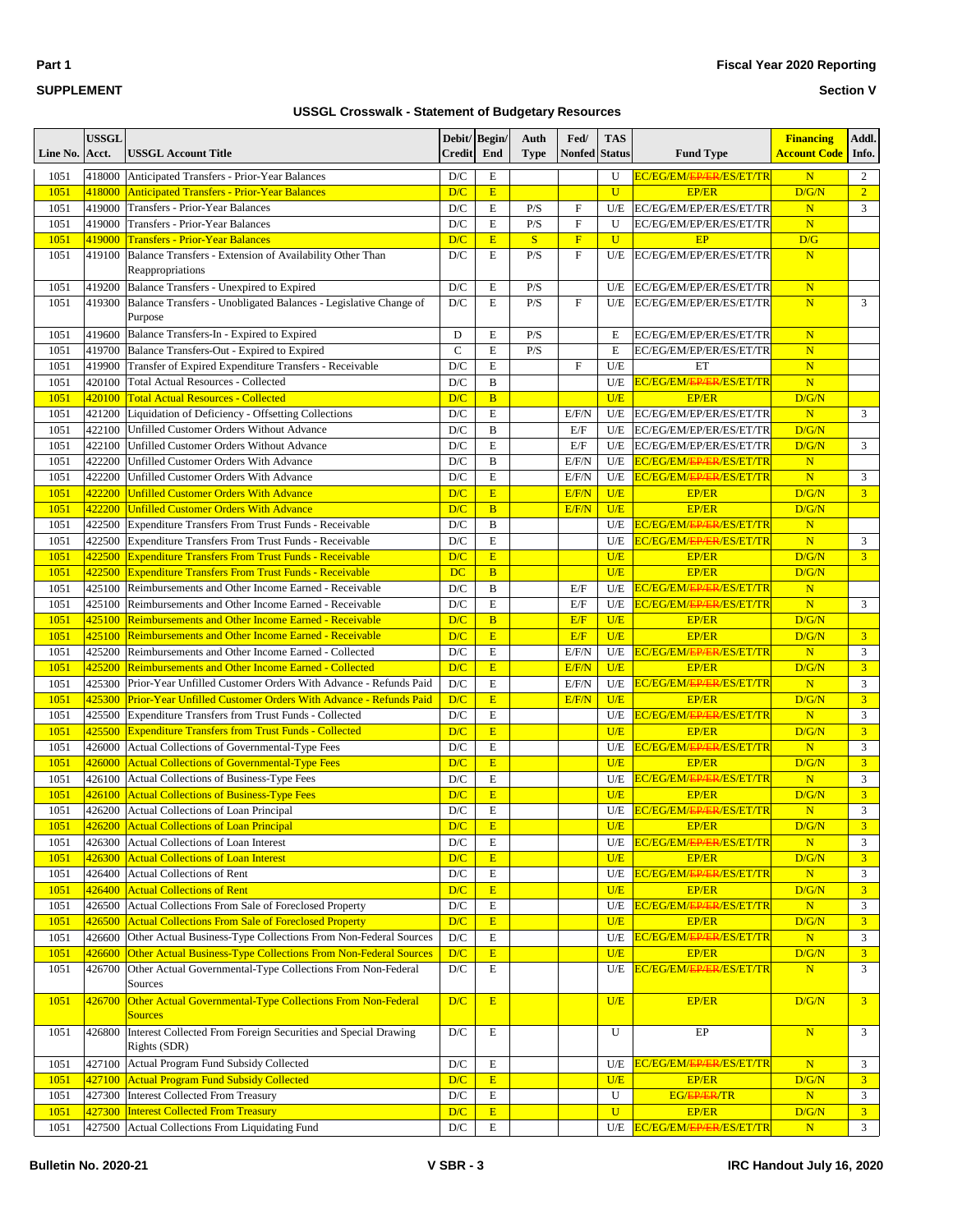| $\sim$<br>٠ |  |
|-------------|--|
|-------------|--|

#### **Section V**

| Line No.     | <b>USSGL</b><br>Acct. | <b>USSGL Account Title</b>                                                                                                           | Debit/ Begin/<br><b>Credit</b>          | End                         | Auth<br><b>Type</b> | Fed/<br><b>Nonfed</b> Status | <b>TAS</b>     | <b>Fund Type</b>                                                             | <b>Financing</b><br><b>Account Code</b> | Addl.<br>Info. |
|--------------|-----------------------|--------------------------------------------------------------------------------------------------------------------------------------|-----------------------------------------|-----------------------------|---------------------|------------------------------|----------------|------------------------------------------------------------------------------|-----------------------------------------|----------------|
| 1051         | 427500                | <b>Actual Collections From Liquidating Fund</b>                                                                                      | D/C                                     | E                           |                     |                              | U/E            | <b>EP/ER</b>                                                                 | D/G/N                                   | 3 <sup>1</sup> |
| 1051         | 427600                | Actual Collections From Financing Fund                                                                                               | $\mathbf{D}/\mathbf{C}$                 | $\mathbf E$                 |                     |                              | U/E            | EC/EG/EM/EP/ER/ES/ET/TR                                                      | $\overline{\mathbf{N}}$                 | 3              |
| 1051         | 427600                | <b>Actual Collections From Financing Fund</b>                                                                                        | D/C                                     | E                           |                     |                              | U/E            | <b>EP/ER</b>                                                                 | D/G/N                                   | 3 <sup>1</sup> |
| 1051         | 427700                | Other Actual Collections - Federal                                                                                                   | $\mathbf{D}/\mathbf{C}$                 | $\mathbf E$                 |                     |                              | U/E            | EC/EG/EM/EP/ER/ES/ET/TR                                                      | $\overline{\mathbf{N}}$                 | 3              |
| 1051         | 427700                | <b>Other Actual Collections - Federal</b>                                                                                            | D/C                                     | E                           |                     |                              | U/E            | <b>EP/ER</b>                                                                 | D/G/N                                   | 3 <sup>1</sup> |
| 1051         | 428300                | <b>Interest Receivable From Treasury</b>                                                                                             | $\mathbf{D}/\mathbf{C}$                 | $\mathbf E$                 |                     |                              | U/E            | EC/EG/EM/ <del>EP/ER</del> /ES/ET/TR                                         | $\mathbf N$                             | 3              |
| 1051         | 428300                | <b>Interest Receivable From Treasury</b>                                                                                             | $\mathbf{D}/\mathbf{C}$                 | $\, {\bf B}$                |                     |                              | U/E            | EC/EG/EM/EP/ER/ES/ET/TR                                                      | $\overline{\mathbf{N}}$                 |                |
| 1051         | 428300                | <b>Interest Receivable From Treasury</b>                                                                                             | D/C                                     | E                           |                     |                              | U/E            | <b>EP/ER</b>                                                                 | D/G/N                                   | 3 <sup>1</sup> |
| 1051         | 428300                | <b>Interest Receivable From Treasury</b>                                                                                             | D/C                                     | $\overline{B}$              |                     |                              | U/E            | <b>EP/ER</b>                                                                 | D/G/N                                   |                |
| 1051<br>1051 | 428500                | Receivable From the Liquidating Fund                                                                                                 | D<br>D/C                                | $\, {\bf B}$<br>$\mathbf E$ |                     |                              | U/E<br>U/E     | EC/EG/EM/ <del>EP/ER</del> /ES/ET/TR<br>EC/EG/EM/ <del>EP/ER</del> /ES/ET/TR | $\mathbf N$<br>N                        | 3              |
| 1051         | 428500<br>428500      | Receivable From the Liquidating Fund<br><b>Receivable From the Liquidating Fund</b>                                                  | D                                       | $\overline{B}$              |                     |                              | U/E            | <b>EP/ER</b>                                                                 | D/G/N                                   |                |
| 1051         | 428500                | Receivable From the Liquidating Fund                                                                                                 | D/C                                     | E                           |                     |                              | U/E            | <b>EP/ER</b>                                                                 | D/G/N                                   | 3 <sup>7</sup> |
| 1051         | 428600                | Receivable From the Financing Fund                                                                                                   | D                                       | $\, {\bf B}$                |                     |                              | U/E            | EC/EG/EM/EP/ER/ES/ET/TR                                                      | $\overline{\mathbf{N}}$                 |                |
| 1051         | 428600                | Receivable From the Financing Fund                                                                                                   | D/C                                     | E                           |                     |                              | U/E            | EC/EG/EM/ <del>EP/ER</del> /ES/ET/TR                                         | N                                       | 3              |
| 1051         | 428600                | <b>Receivable From the Financing Fund</b>                                                                                            | D                                       | $\overline{B}$              |                     |                              | U/E            | <b>EP/ER</b>                                                                 | D/G/N                                   |                |
| 1051         | 428600                | <b>Receivable From the Financing Fund</b>                                                                                            | D/C                                     | E                           |                     |                              | U/E            | <b>EP/ER</b>                                                                 | D/G/N                                   | 3 <sup>1</sup> |
| 1051         | 428700                | Other Federal Receivables                                                                                                            | D                                       | B                           |                     |                              | U/E            | EC/EG/EM/ <del>EP/ER/ES/ET/TR</del>                                          | N                                       |                |
| 1051         | 428700                | Other Federal Receivables                                                                                                            | D/C                                     | E                           |                     |                              | U/E            | EC/EG/EM/ <del>EP/ER</del> /ES/ET/TR                                         | N                                       | 3              |
| 1051         | 428700                | <b>Other Federal Receivables</b>                                                                                                     | D                                       | $\overline{B}$              |                     |                              | U/E            | <b>EP/ER</b>                                                                 | D/G/N                                   |                |
| 1051         | 428700                | <b>Other Federal Receivables</b>                                                                                                     | D/C                                     | E                           |                     |                              | U/E            | <b>EP/ER</b>                                                                 | D/G/N                                   | 3 <sup>1</sup> |
| 1051         | 429000                | Amortization of Investments in U.S. Treasury Zero Coupon Bonds                                                                       | $\mathbf{D}/\mathbf{C}$                 | $\mathbf E$                 |                     |                              | U/E            | EC/EG/EM/EP/ER/ES/ET/TR                                                      | $\overline{\mathbf{N}}$                 | 3              |
| 1051         | 429500                | Adjustments to the Exchange Stabilization Fund (ESF)                                                                                 | D/C                                     | E                           |                     |                              | U              | EP                                                                           | $\mathbf N$                             |                |
| 1051         | 431000                | Anticipated Recoveries of Prior-Year Obligations                                                                                     | $\mathbf{D}/\mathbf{C}$                 | $\mathbf E$                 |                     |                              | U              | EC/EG/EM/ <del>EP/ER</del> /ES/ET/TR                                         | $\overline{\mathbf{N}}$                 | $\overline{2}$ |
| 1051         | 431000                | <b>Anticipated Recoveries of Prior-Year Obligations</b>                                                                              | D/C                                     | E                           |                     |                              | $\overline{U}$ | <b>EP/ER</b>                                                                 | D/G/N                                   | $\overline{2}$ |
| 1051         | 432000                | Adjustments for Changes in Prior-Year Allocations of Budgetary<br>Resources                                                          | D/C                                     | E                           |                     |                              | U/E            | EC/EG/EM/EP/ER/ES/ET/TR                                                      | $\overline{\mathbf{N}}$                 |                |
| 1051         | 435000                | <b>Canceled Authority</b>                                                                                                            | D/C                                     | E                           |                     |                              | E              | EC/EG/EM/EP/ER/ES/ET/TR                                                      | $\overline{\mathbf{N}}$                 | 3              |
| 1051         | 435000                | <b>Canceled Authority</b>                                                                                                            | $\mathbf C$                             | E                           |                     |                              | U              | EG/EM/ER/ES/ET/TR                                                            | $\overline{\mathbf{N}}$                 |                |
| 1051         | 435000                | <b>Canceled Authority</b>                                                                                                            | $\mathbf C$                             | $\mathbf E$                 |                     |                              | E              | EC/EG/EM/EP/ER/ES/ET/TR                                                      | $\overline{\mathbf{N}}$                 |                |
| 1051         | 435100                | Partial or Early Cancellation of Authority                                                                                           | D/C                                     | $\mathbf E$                 |                     |                              | U/E            | EC/EG/EM/EP/ER/ES/ET/TR                                                      | N                                       |                |
| 1051         | 435400                | Appropriation Withdrawn                                                                                                              | D/C                                     | $\mathbf E$                 | $\overline{P}$      |                              | U/E            | EC/EG/EM/EP/ER/ES/TR                                                         | N                                       | 3              |
| 1051         | 435500                | Cancellation of Appropriation From Unavailable Receipts                                                                              | D/C                                     | E                           |                     |                              | U/E            | ES/ET                                                                        | N                                       | 3              |
| 1051         | 435500                | Cancellation of Appropriation From Unavailable Receipts                                                                              | $\mathbf C$                             | $\mathbf E$                 |                     |                              | U/E            | ES/ET                                                                        | $\overline{\mathbf{N}}$                 |                |
| 1051         | 435600                | Cancellation of Appropriation From Invested Balances                                                                                 | $\mathbf{D}/\mathbf{C}$                 | $\mathbf E$                 |                     |                              | $U\!/\!E$      | ES/ET                                                                        | N                                       | 3              |
| 1051         | 435600                | Cancellation of Appropriation From Invested Balances                                                                                 | $\mathbf C$                             | E                           |                     |                              | U/E            | ES/ET                                                                        | $\overline{\mathbf{N}}$                 |                |
| 1051         | 435700                | Cancellation of Appropriated Amounts Receivable From Invested<br><b>Trust or Special Funds</b>                                       | D/C                                     | E                           |                     |                              | U/E            | ES/ET                                                                        | N                                       | 3              |
| 1051         | 435700                | Cancellation of Appropriated Amounts Receivable From Invested<br><b>Trust or Special Funds</b>                                       | $\mathbf C$                             | Е                           |                     |                              | U/E            | ES/ET                                                                        | $\overline{\mathbf{N}}$                 |                |
| 1051<br>1051 | 436000<br>437000      | Appropriation Purpose Fulfilled - Balance Not Available<br>Offset to Appropriation Realized for Redemption of Treasury<br>Securities | $\mathsf{C}$<br>$\mathbf{D}/\mathbf{C}$ | E<br>Е                      |                     |                              | U<br>U/E       | EC/EG/EM/EP/ER/ES/ET/TR<br>EC/EG/EM/EP/ER/ES/ET/TR                           | $\overline{\mathbf{N}}$<br>N            | 3              |
| 1051         | 438200                | Temporary Reduction - New Budget Authority                                                                                           | $\mathbf{D}/\mathbf{C}$                 | E                           | $\mathbf S$         |                              | U/E            | EG/EP/ER/ES/ET/TR                                                            | $\mathbf N$                             | 3              |
| 1051         | 438200                | Temporary Reduction - New Budget Authority                                                                                           | $\mathbf{D}/\mathbf{C}$                 | E                           | C/D                 |                              | $U\!/\!E$      | ES/ET                                                                        | $\mathbf N$                             | 3              |
| 1051         | 438200                | Temporary Reduction - New Budget Authority                                                                                           | $\mathbf{D}/\mathbf{C}$                 | E                           | P                   |                              | U/E            | EP/ER/ES/ET/TR                                                               | N                                       | 3              |
| 1051         | 438200                | Temporary Reduction - New Budget Authority                                                                                           | $\mathbf{D}/\mathbf{C}$                 | $\mathbf E$                 | $\, {\bf B}$        |                              | U/E            | EP/ER/ES/ET                                                                  | $\mathbf N$                             | 3              |
| 1051         | 438300                | Temporary Reduction - Prior-Year Balances                                                                                            | $\mathbf{D}/\mathbf{C}$                 | E                           | ${\bf P}$           |                              | $U\!/\!E$      | EP/ER/ES/ET                                                                  | $\mathbf N$                             | 3              |
| 1051         | 438300                | Temporary Reduction - Prior-Year Balances                                                                                            | $\mathbf{D}/\mathbf{C}$                 | E                           | $\mathbf S$         |                              | U/E            | EG/EP/ER/TR                                                                  | $\mathbf N$                             | 3              |
| 1051         | 438400                | Temporary Reduction/Cancellation Returned by Appropriation                                                                           | $\mathbf{D}/\mathbf{C}$                 | B                           | $\mathbf S$         |                              | U/E            | EG/EP/ER/ET/TR                                                               | $\mathbf N$                             |                |
| 1051         | 438400                | Temporary Reduction/Cancellation Returned by Appropriation                                                                           | D/C                                     | B                           | $\, {\bf B}$        |                              | U              | EP/ER/ES/ET                                                                  | $\mathbf N$                             |                |
| 1051         | 438400                | Temporary Reduction/Cancellation Returned by Appropriation                                                                           | $\mathbf{D}/\mathbf{C}$                 | B                           | ${\bf P}$           |                              | U/E            | EP/ER/ES/ET                                                                  | ${\bf N}$                               |                |
| 1051         | 438400                | Temporary Reduction/Cancellation Returned by Appropriation                                                                           | $\mathbf{D}/\mathbf{C}$                 | B                           | $\mathbf C$         |                              | U              | ES/ET                                                                        | $\mathbf N$                             |                |
| 1051         | 438400                | Temporary Reduction/Cancellation Returned by Appropriation                                                                           | $\mathbf{D}/\mathbf{C}$                 | B                           | D                   |                              | U/E            | ES/ET                                                                        | $\mathbf N$                             |                |
| 1051         | 438400                | Temporary Reduction/Cancellation Returned by Appropriation                                                                           | $\mathbf{D}/\mathbf{C}$                 | B                           | $\, {\bf P}$        |                              | Ε              | EG                                                                           | $\mathbf N$                             |                |
| 1051         | 438400                | Temporary Reduction/Cancellation Returned by Appropriation                                                                           | $\mathbf{D}/\mathbf{C}$                 | B                           | S                   |                              | U              | ES                                                                           | N                                       |                |
| 1051         | 438400                | Temporary Reduction/Cancellation Returned by Appropriation                                                                           | $\mathbf{D}/\mathbf{C}$                 | $\mathbf E$                 | S                   |                              | U/E            | EG/EP/ER/ET/TR                                                               | $\mathbf N$                             | 3              |
| 1051         | 438400                | Temporary Reduction/Cancellation Returned by Appropriation                                                                           | $\mathbf{D}/\mathbf{C}$                 | E                           | C/D                 |                              | U              | ES/ET                                                                        | $\mathbf N$                             | 3              |
| 1051         | 438400                | Temporary Reduction/Cancellation Returned by Appropriation                                                                           | $\mathbf{D}/\mathbf{C}$                 | E                           | P                   |                              | U/E            | EP/ER/ES/ET                                                                  | N                                       | 3              |
| 1051         | 438400                | Temporary Reduction/Cancellation Returned by Appropriation                                                                           | $\mathbf{D}/\mathbf{C}$                 | $\mathbf E$                 | B                   |                              | U              | EP/ER/ES/ET                                                                  | N                                       | 3              |
| 1051         | 438400                | Temporary Reduction/Cancellation Returned by Appropriation                                                                           | $\mathbf{D}/\mathbf{C}$                 | Е                           | P                   |                              | E              | EG                                                                           | $\overline{\mathbf{N}}$                 | $\mathfrak{Z}$ |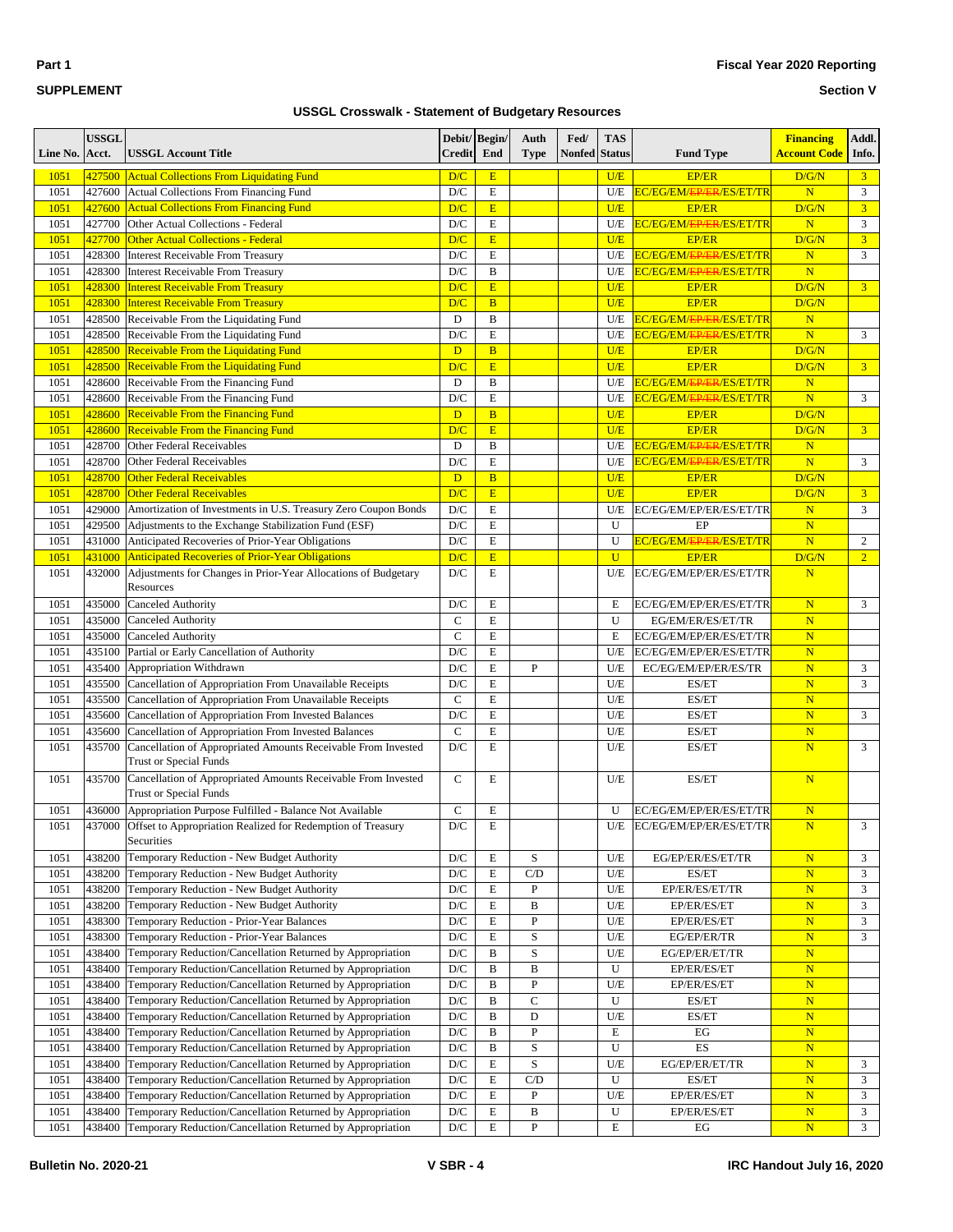| Line No.     | <b>USSGL</b><br>Acct. | <b>USSGL Account Title</b>                                                                                                                               | Debit/Begin/<br><b>Credit</b>  | End                        | Auth<br><b>Type</b>      | Fed/<br><b>Nonfed Status</b> | <b>TAS</b> | <b>Fund Type</b>                        | <b>Financing</b><br>Account Code       | Addl.<br>Info.      |
|--------------|-----------------------|----------------------------------------------------------------------------------------------------------------------------------------------------------|--------------------------------|----------------------------|--------------------------|------------------------------|------------|-----------------------------------------|----------------------------------------|---------------------|
|              |                       |                                                                                                                                                          |                                |                            |                          |                              |            |                                         |                                        |                     |
| 1051<br>1051 | 438500<br>438700      | Temporary Sequester Returned for Cancellation<br>Temporary Reduction of Appropriation From Unavailable Receipts,<br>New Budget Authority                 | D<br>D/C                       | E<br>E                     | P/S                      |                              | E<br>U/E   | EG<br>ES/ET                             | $\mathbf N$<br>$\overline{\mathbf{N}}$ | 3                   |
| 1051         | 438800                | Temporary Reduction of Appropriation From Unavailable Receipts,<br>Prior-Year Balances                                                                   | $\mathbf{D}/\mathbf{C}$        | E                          |                          |                              | U/E        | ES/ET                                   | $\overline{\mathbf{N}}$                | 3                   |
| 1051         | 439000                | Reappropriations - Transfers-Out                                                                                                                         | D/C                            | E                          |                          |                              | E          | EC/EG/EM/EP/ER/ES/ET/TR                 | $\overline{\mathbf{N}}$                | 3                   |
| 1051         | 439100                | Adjustments to Indefinite Appropriations                                                                                                                 | D/C                            | E                          |                          |                              | U/E        | EG/EP/ER                                | $\overline{\mathbf{N}}$                | 3                   |
| 1051         | 439200                | Permanent Reduction - New Budget Authority                                                                                                               | D/C                            | ${\bf E}$                  | B/D/P/R/S                |                              | U/E        | EC/EG/EM/EP/ER/ES/ET/TR                 | $\overline{\mathbf{N}}$                | 3                   |
| 1051         | 439200                | Permanent Reduction - New Budget Authority                                                                                                               | D/C                            | E                          | $\mathsf{C}$             |                              | U/E        | EG/EP/ER/ET                             | $\mathbf N$                            | 3                   |
| 1051<br>1051 | 439200<br>439300      | Permanent Reduction - New Budget Authority                                                                                                               | D/C<br>D/C                     | ${\bf E}$<br>E             | $\mathbf C$<br>B/D/P/R/S |                              | U<br>U/E   | ES<br>EC/EG/EM/EP/ER/ES/ET/TR           | $\mathbf N$<br>$\overline{\mathbf{N}}$ | $\mathfrak{Z}$<br>3 |
| 1051         | 439300                | Permanent Reduction - Prior-Year Balances<br>Permanent Reduction - Prior-Year Balances                                                                   | D/C                            | E                          | $\mathsf{C}$             |                              | U/E        | EG/EP/ER/ET                             | $\overline{\mathbf{N}}$                | 3                   |
| 1051         | 439400                | Receipts Unavailable for Obligation Upon Collection                                                                                                      | D/C                            | B                          |                          |                              | U          | ES/ET                                   | $\overline{\mathbf{N}}$                |                     |
| 1051         | 439400                | Receipts Unavailable for Obligation Upon Collection                                                                                                      | D/C                            | E                          |                          |                              | U          | ES/ET                                   | $\overline{\mathbf{N}}$                | 3                   |
| 1051         | 439501                | Authority Unavailable for Obligation Pursuant to Public Law -<br>Temporary - Prior-Year Authority                                                        | $\mathsf{C}$                   | E                          | $\mathbf C$              |                              | U          | ES/ET                                   | $\overline{\mathbf{N}}$                |                     |
| 1051         | 439600                | Special and Trust Fund Refunds and Recoveries Temporarily<br>Unavailable - Receipts Unavailable for Obligation Upon Collection                           | D/C                            | E                          |                          |                              | U          | ES/ET                                   | $\overline{\mathbf{N}}$                | 3                   |
| 1051         | 439600                | Special and Trust Fund Refunds and Recoveries Temporarily<br>Unavailable - Receipts Unavailable for Obligation Upon Collection                           | $\mathsf{C}$                   | E                          |                          |                              | U          | ES/ET                                   | $\overline{\mathbf{N}}$                |                     |
| 1051         | 439700                | Appropriations (special or trust), Borrowing Authority and Contract<br>Authority Temporarily Precluded From Obligation - Current-Year<br><b>Balances</b> | D/C                            | E                          | C/P                      |                              | U/E        | ES/ET                                   | $\overline{\mathbf{N}}$                | 3                   |
| 1051         | 439700                | Appropriations (special or trust), Borrowing Authority and Contract<br>Authority Temporarily Precluded From Obligation - Current-Year<br><b>Balances</b> | D/C                            | B                          | C/P                      |                              | U          | ES/ET                                   | $\overline{\mathbf{N}}$                |                     |
| 1051         | 439700                | Appropriations (special or trust), Borrowing Authority and Contract<br>Authority Temporarily Precluded From Obligation - Current-Year<br><b>Balances</b> | D/C                            | B                          | P                        |                              | U          | EG                                      | $\mathbf N$                            |                     |
| 1051         | 439700                | Appropriations (special or trust), Borrowing Authority and Contract<br>Authority Temporarily Precluded From Obligation - Current-Year<br><b>Balances</b> | D/C                            | B                          | B                        |                              | U          | EP                                      | $\overline{\mathbf{N}}$                |                     |
| 1051         | 439701                | Appropriations Temporarily Precluded From Obligation - Prior-Year                                                                                        | D/C                            | E                          | P                        |                              | U          | ES/ET                                   | $\mathbf N$                            |                     |
| 1051         | 439730                | Appropriations Temporarily Precluded From Obligation                                                                                                     | D/C                            | E                          |                          |                              | U          | ES                                      | $\overline{\mathbf{N}}$                | 3                   |
| 1051         | 439730                | Appropriations Temporarily Precluded From Obligation                                                                                                     | D/C                            | B                          |                          |                              | U          | ES                                      | $\overline{\mathbf{N}}$                | 3                   |
| 1051         | 439800                | Offsetting Collections Temporarily Precluded From Obligation                                                                                             | D/C                            | E                          | $\mathbf S$              |                              | U          | EG/EP/ER                                | $\mathbf N$                            | 3                   |
| 1051         | 439800                | Offsetting Collections Temporarily Precluded From Obligation                                                                                             | D/C                            | E                          | $\mathbf S$              |                              | Е          | EG                                      | $\overline{\mathbf{N}}$                | 3                   |
| 1051         | 439800                | Offsetting Collections Temporarily Precluded From Obligation                                                                                             | $\mathbf C$                    | B                          | $\mathbf S$              |                              | U          | EG/EP/ER                                | $\overline{\mathbf{N}}$                |                     |
| 1051<br>1051 | 439800<br>439900      | Offsetting Collections Temporarily Precluded From Obligation<br>Special and Trust Fund Refunds and Recoveries Temporarily                                | $\mathbf C$<br>D/C             | B<br>E                     | S                        |                              | E<br>U/E   | EG<br>EC/EG/EM/EP/ER/ES/ET/TR           | $\overline{\mathbf{N}}$<br>N           | 3                   |
|              |                       | Unavailable - Receipts and Appropriations Temporarily Precluded<br>From Obligation                                                                       |                                |                            |                          |                              |            |                                         |                                        |                     |
| 1051         | 439900                | Special and Trust Fund Refunds and Recoveries Temporarily<br>Unavailable - Receipts and Appropriations Temporarily Precluded<br>From Obligation          | $\mathsf{C}$                   | E                          |                          |                              | U          | ES/ET                                   | $\overline{\mathbf{N}}$                |                     |
| 1051         | 480100                | Undelivered Orders - Obligations, Unpaid                                                                                                                 | $\mathbf{D}/\mathbf{C}$        | B                          |                          |                              | U/E        | EC/EG/EM/ <del>EP/ER</del> /ES/ET/TR    | ${\bf N}$                              |                     |
| 1051         | 480100                | Undelivered Orders - Obligations, Unpaid                                                                                                                 | $\mathbf{D}/\mathbf{C}$        | $\mathbf E$                |                          |                              | U/E        | EC/EG/EM/ <del>EP/ER</del> /ES/ET/TR    | $\overline{\mathbf{N}}$                | 3                   |
| 1051         | 480100                | Undelivered Orders - Obligations, Unpaid                                                                                                                 | D/C                            | B                          |                          |                              | U/E        | <b>EP/ER</b>                            | D/G/N                                  |                     |
| 1051         |                       | 480100 Undelivered Orders - Obligations, Unpaid                                                                                                          | D/C                            | $\mathbf E$                |                          |                              | U/E        | EP/ER                                   | D/G/N                                  | 3 <sup>1</sup>      |
| 1051         | 480200                | Undelivered Orders - Obligations, Prepaid/Advanced<br>Undelivered Orders - Obligations, Prepaid/Advanced                                                 | $\mathbf{D}/\mathbf{C}$        | $\mathbf E$                |                          |                              | U/E        | EC/EG/EM/ <del>EP/ER</del> /ES/ET/TR    | $\mathbf N$                            | 3                   |
| 1051<br>1051 | 480200<br>480200      | Undelivered Orders - Obligations, Prepaid/Advanced                                                                                                       | $\mathbf{D}/\mathbf{C}$<br>D/C | B<br>$\overline{\text{E}}$ |                          |                              | U/E        | EC/EG/EM/EP/ER/ES/ET/TR<br><b>EP/ER</b> | $\mathbf N$<br>D/G/N                   | 3 <sup>1</sup>      |
| 1051         | 480200                | Undelivered Orders - Obligations, Prepaid/Advanced                                                                                                       | D/C                            | $\bf{B}$                   |                          |                              | U/E<br>U/E | <b>EP/ER</b>                            | D/G/N                                  |                     |
| 1051         | 487100                | Downward Adjustments of Prior-Year Unpaid Undelivered Orders -<br>Obligations, Recoveries                                                                | $\mathbf{D}/\mathbf{C}$        | E                          |                          |                              | U/E        | EC/EG/EM/ <del>EP/ER</del> /ES/ET/TR    | $\overline{\mathbf{N}}$                |                     |
| 1051         | 487100                | Downward Adjustments of Prior-Year Unpaid Undelivered Orders -<br><b>Obligations, Recoveries</b>                                                         | D/C                            | E                          |                          |                              | U/E        | <b>EP/ER</b>                            | D/G/N                                  |                     |
| 1051         | 487200                | Downward Adjustments of Prior-Year Prepaid/Advanced<br>Undelivered Orders - Obligations, Refunds Collected                                               | D/C                            | E                          |                          | F/N                          | U/E        | EC/EG/EM/ <del>EP/ER</del> /ES/ET/TR    | $\overline{\mathbf{N}}$                |                     |
| 1051         | 487200                | Downward Adjustments of Prior-Year Prepaid/Advanced<br><b>Undelivered Orders - Obligations, Refunds Collected</b>                                        | D/C                            | E                          |                          | F/N                          | U/E        | EP/ER                                   | D/G/N                                  |                     |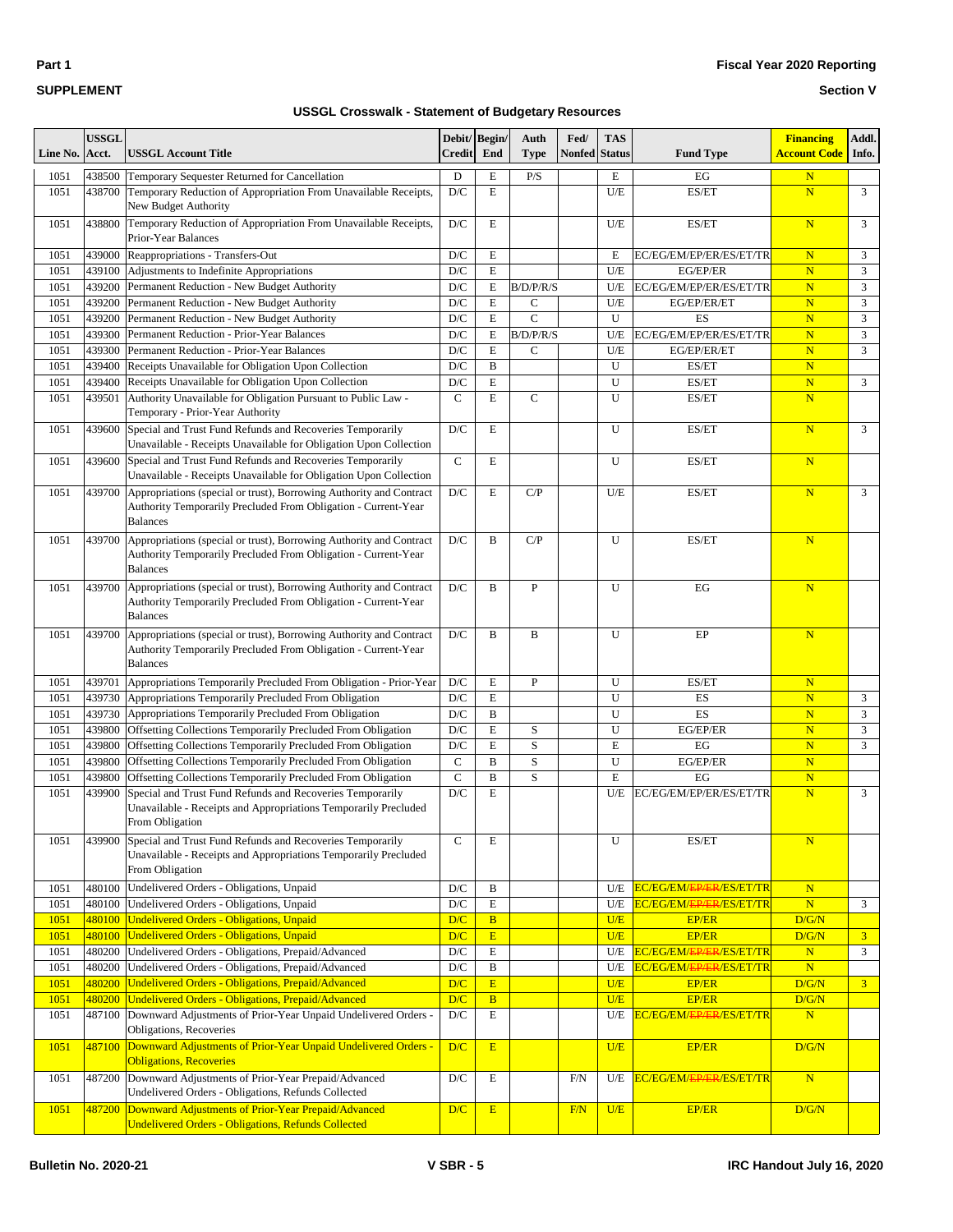**Part 1**

#### **SUPPLEMENT**

#### **Fiscal Year 2020 Reporting**

**Section V**

| Line No.     | <b>USSGL</b><br>Acct. | <b>USSGL Account Title</b>                                                                           | Debit/ Begin/<br><b>Credit</b> | End                 | Auth<br><b>Type</b> | Fed/<br>Nonfed | <b>TAS</b><br><b>Status</b> | <b>Fund Type</b>                     | <b>Financing</b><br>Account Code | Addl.<br>Info. |
|--------------|-----------------------|------------------------------------------------------------------------------------------------------|--------------------------------|---------------------|---------------------|----------------|-----------------------------|--------------------------------------|----------------------------------|----------------|
| 1051         | 488100                | Upward Adjustments of Prior-Year Undelivered Orders -<br>Obligations, Unpaid                         | $\mathbf{D}/\mathbf{C}$        | E                   |                     |                | U/E                         | EC/EG/EM/EP/ER/ES/ET/TR              | N                                | $\mathfrak{Z}$ |
| 1051         | 488100                | <b>Upward Adjustments of Prior-Year Undelivered Orders -</b><br><b>Obligations</b> , Unpaid          | D/C                            | E                   |                     |                | U/E                         | <b>EP/ER</b>                         | D/G/N                            | 3 <sup>1</sup> |
| 1051         | 488200                | Upward Adjustments of Prior-Year Undelivered Orders -<br>Obligations, Prepaid/Advanced               | D/C                            | E                   |                     |                | U/E                         | EC/EG/EM/EP/ER/ES/ET/TR              | N                                | 3              |
| 1051         | 488200                | <b>Upward Adjustments of Prior-Year Undelivered Orders -</b><br><b>Obligations, Prepaid/Advanced</b> | D/C                            | E                   |                     |                | U/E                         | <b>EP/ER</b>                         | D/G                              | $\overline{3}$ |
| 1051         | 490100                | Delivered Orders - Obligations, Unpaid                                                               | D/C                            | B                   |                     |                | U/E                         | EC/EG/EM/ <del>EP/ER</del> /ES/ET/TR | $\mathbf N$                      |                |
| 1051         | 490100                | Delivered Orders - Obligations, Unpaid                                                               | D/C                            | E                   |                     |                | U/E                         | EC/EG/EM/ <del>EP/ER</del> /ES/ET/TR | ${\bf N}$                        | 3              |
| 1051         | 490100<br>490100      | Delivered Orders - Obligations, Unpaid<br>Delivered Orders - Obligations, Unpaid                     | D/C<br>D/C                     | $\overline{B}$<br>E |                     |                | U/E<br>U/E                  | <b>EP/ER</b><br><b>EP/ER</b>         | D/G/N                            | 3 <sup>1</sup> |
| 1051<br>1051 | 490200                | Delivered Orders - Obligations, Paid                                                                 | D/C                            | $\mathbf E$         |                     |                | U/E                         | EC/EG/EM/EP/ER/ES/ET/TR              | D/G/N<br>N                       | 3              |
| 1051         | 490200                | Delivered Orders - Obligations, Paid                                                                 | D/C                            | E                   |                     |                | $\mathbf{U}$                | <b>EP/ER</b>                         | D/G                              | 3 <sup>1</sup> |
| 1051         | 490800                | Authority Outlayed Not Yet Disbursed                                                                 | D/C                            | B                   |                     |                | U                           | EG/ER                                | $\mathbf N$                      |                |
| 1051         | 490800                | Authority Outlayed Not Yet Disbursed                                                                 | $\mathbf{D}/\mathbf{C}$        | E                   |                     |                | U                           | EG/ER                                | N                                | 3              |
| 1051         | 497100                | Downward Adjustments of Prior-Year Unpaid Delivered Orders -<br>Obligations, Recoveries              | $\mathbf{D}/\mathbf{C}$        | E                   |                     |                | U/E                         | EC/EG/EM/ <del>EP/ER</del> /ES/ET/TR | N                                |                |
| 1051         | 497100                | Downward Adjustments of Prior-Year Unpaid Delivered Orders -<br><b>Obligations, Recoveries</b>       | D/C                            | E                   |                     |                | U/E                         | <b>EP/ER</b>                         | D/G/N                            |                |
| 1051         | 497200                | Downward Adjustments of Prior-Year Paid Delivered Orders -<br>Obligations, Refunds Collected         | D/C                            | E                   |                     | E/F/N          | U/E                         | EC/EG/EM/ <del>EP/ER</del> /ES/ET/TR | N                                |                |
| 1051         | 497200                | Downward Adjustments of Prior-Year Paid Delivered Orders -<br>Obligations, Refunds Collected         | D/C                            | E                   |                     | E/F/N          | U/E                         | <b>EP/ER</b>                         | D/G/N                            |                |
| 1051         | 498100                | Upward Adjustments of Prior-Year Delivered Orders - Obligations,<br>Unpaid                           | D/C                            | E                   |                     |                | U/E                         | EC/EG/EM/ <del>EP/ER</del> /ES/ET/TR | N                                | 3              |
| 1051         | 498100                | Upward Adjustments of Prior-Year Delivered Orders - Obligations,<br>Unpaid                           | D/C                            | E                   |                     |                | U/E                         | <b>EP/ER</b>                         | D/G/N                            | $\overline{3}$ |
| 1051         | 498200                | Upward Adjustments of Prior-Year Delivered Orders - Obligations,<br>Paid                             | $\mathbf{D}/\mathbf{C}$        | E                   |                     |                | U/E                         | EC/EG/EM/EP/ER/ES/ET/TR              | $\mathbf N$                      | 3              |
| 1051         | 498200                | Upward Adjustments of Prior-Year Delivered Orders - Obligations,<br>Paid                             | D/C                            | E                   |                     |                | $\mathbf U$                 | <b>EP/ER</b>                         | D/G                              | 3 <sup>1</sup> |
| 1290         |                       | Appropriations (discretionary and mandatory)                                                         |                                |                     |                     |                |                             |                                      |                                  |                |
| 1290         | 404700                | Anticipated Transfers to the General Fund of the U.S. Government -<br>Current-Year Authority         | $\mathsf{C}$                   | E                   | $\mathbf{P}$        |                | U                           | EC/EG/EM/EP/ER/ES/ET/TR              | $\mathbf N$                      | $\overline{c}$ |
| 1290         | 404700                | Anticipated Transfers to the General Fund of the U.S. Government -<br><b>Current-Year Authority</b>  | $\mathbf C$                    | E                   | $\mathbf{P}$        |                | $\mathbf{U}$                | <b>EP/ER</b>                         | D/G                              | $\overline{2}$ |
| 1290         | 405000                | Anticipated Reductions to Appropriations by Offsetting Collections<br>or Receipts                    | $\mathbf C$                    | E                   |                     |                | U                           | EG/ES/ET                             | $\overline{\mathbf{N}}$          | $\overline{c}$ |
| 1290         |                       | 411100 Debt Liquidation Appropriations                                                               | D                              | Е                   | D/P                 |                | U                           | EG/EP/ER                             | $\mathbf N$                      |                |
| 1290         |                       | 411200 Liquidation of Deficiency - Appropriations                                                    | D                              | E                   |                     |                | U                           | EG/EP/ER                             | N                                |                |
| 1290         | 411300                | Appropriated Receipts Derived From Unavailable Trust or Special<br><b>Fund Receipts</b>              | D                              | Е                   | D/P                 |                | U                           | ES/ET                                | N                                |                |
| 1290         | 411400                | Appropriated Receipts Derived From Available Trust or Special<br><b>Fund Receipts</b>                | D/C                            | Е                   | D/P                 |                | U                           | ES/ET                                | ${\bf N}$                        |                |
| 1290         | 411500                | Loan Subsidy Appropriation                                                                           | D                              | E                   | D/P                 |                | U                           | EG                                   | $\mathbf N$                      |                |
| 1290         | 411600                | Debt Forgiveness Appropriation                                                                       | D                              | E                   | $\, {\bf P}$        |                | U                           | EC/EG/EM/EP/ER/ES/ET/TR              | ${\bf N}$                        |                |
| 1290         | 411700                | Loan Administrative Expense Appropriation                                                            | D                              | $\mathbf E$         | D/P                 |                | U                           | EG                                   | ${\bf N}$                        |                |
| 1290<br>1290 | 411800<br>411900      | Reestimated Loan Subsidy Appropriation<br>Other Appropriations Realized                              | D<br>$\mathbf{D}/\mathbf{C}$   | E<br>${\bf E}$      | ${\bf P}$           |                | U<br>E                      | EG<br>EG                             | ${\bf N}$<br>N                   |                |
| 1290         | 411900                | Other Appropriations Realized                                                                        | $\mathbf{D}/\mathbf{C}$        | E                   | D/E/F/P             |                | U                           | EC/EG/EM/EP/ER/ES/ET                 | $\mathbf N$                      |                |
| 1290         | 412000                | Anticipated Indefinite Appropriations                                                                | $\mathbf{D}/\mathbf{C}$        | $\mathbf E$         |                     |                | U                           | EC/EG/EM/EP/ER/ES/ET/TR              | ${\bf N}$                        | $\overline{c}$ |
| 1290         | 412000                | Anticipated Indefinite Appropriations                                                                | D/C                            | E                   |                     |                | $\mathbf{U}$                | <b>EP/ER</b>                         | D/G                              | 2 <sup>7</sup> |
| 1290         | 412100                | Amounts Appropriated From Specific Invested TAFS Reclassified -<br>Receivable - Cancellation         | D                              | E                   | P                   |                | U                           | ES/ET                                | ${\bf N}$                        |                |
| 1290         | 412200                | Authority Adjusted for Interest on the Bureau of the Fiscal Service<br>Securities                    | D                              | E                   |                     |                | U                           | EG                                   | N                                | $\mathbf{1}$   |
| 1290         | 412200                | Authority Adjusted for Interest on the Bureau of the Fiscal Service<br>Securities                    | D                              | B                   |                     |                | U                           | EG                                   | N                                | $\mathbf{1}$   |
| 1290         | 412300                | Amounts Appropriated From Specific Invested TAFS Reclassified -<br>Receivable - Temporary Reduction  | D                              | Е                   | ${\bf P}$           |                | U/E                         | EG/ES/ET                             | ${\bf N}$                        |                |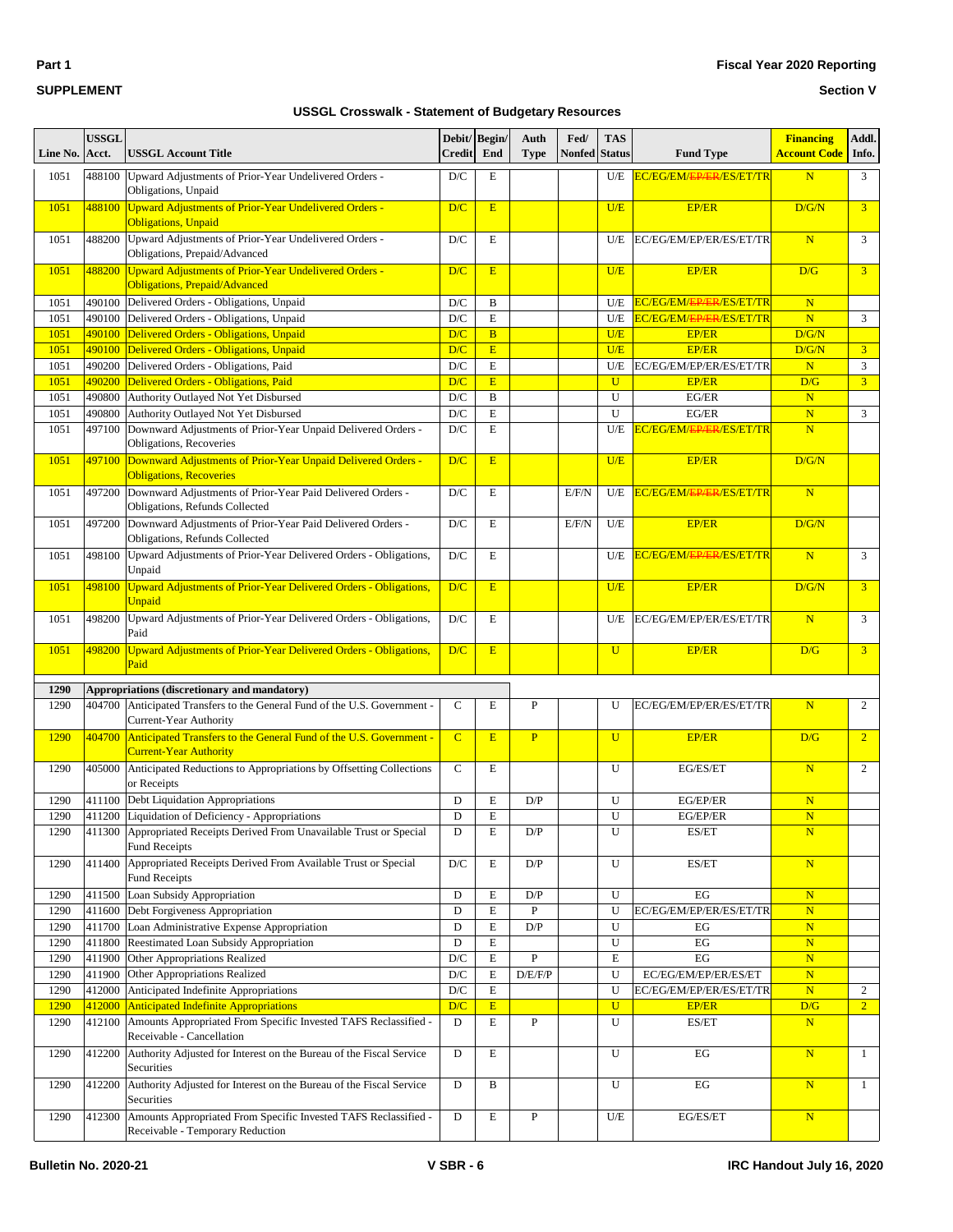| $\sim$<br>٠ |  |
|-------------|--|
|-------------|--|

#### **Section V**

| Line No. | <b>USSGL</b><br>Acct. | <b>USSGL Account Title</b>                                                                                                                             | Debit/ Begin/<br><b>Credit</b> | End          | Auth<br><b>Type</b> | Fed/<br><b>Nonfed</b> Status | <b>TAS</b>     | <b>Fund Type</b>        | <b>Financing</b><br><b>Account Code</b> | Addl.<br>Info.   |
|----------|-----------------------|--------------------------------------------------------------------------------------------------------------------------------------------------------|--------------------------------|--------------|---------------------|------------------------------|----------------|-------------------------|-----------------------------------------|------------------|
| 1290     | 412400                | Amounts Appropriated From Specific Invested TAFS Reclassified -<br>Payable - Temporary Reduction/Cancellation                                          | $\mathsf{C}$                   | E            |                     |                              | U              | ES/ET                   | $\overline{\mathbf{N}}$                 |                  |
| 1290     | 412400                | Amounts Appropriated From Specific Invested TAFS Reclassified -<br>Payable - Temporary Reduction/Cancellation                                          | $\mathsf{C}$                   | Е            |                     |                              | U/E            | EG                      | $\overline{\mathbf{N}}$                 |                  |
| 1290     | 412500                | Loan Modification Adjustment Transfer Appropriation                                                                                                    | D                              | E            |                     |                              | U              | <b>EG/EP/ER</b>         | D/G/N                                   |                  |
| 1290     | 412500                | Loan Modification Adjustment Transfer Appropriation                                                                                                    | D                              | E            |                     |                              | $\overline{U}$ | EG                      | $\mathbf N$                             |                  |
| 1290     | 412600                | Amounts Appropriated From Specific Invested TAFS - Receivable                                                                                          | $\mathbf{D}/\mathbf{C}$        | $\mathbf E$  | $\mathbf{P}$        | F                            | U/E            | EG/ES/ET                | ${\bf N}$                               | $\mathbf{1}$     |
| 1290     | 412600                | Amounts Appropriated From Specific Invested TAFS - Receivable                                                                                          | D/C                            | B            | P                   | F                            | U/E            | EG/ES/ET                | $\overline{\mathbf{N}}$                 | $\mathbf{1}$     |
| 1290     | 412700                | Amounts Appropriated From Specific Invested TAFS - Payable                                                                                             | $\mathbf C$                    | E            |                     | F                            | U/E            | EG/ET                   | $\overline{\mathbf{N}}$                 | $\mathbf{1}$     |
| 1290     | 412700                | Amounts Appropriated From Specific Invested TAFS - Payable                                                                                             | $\mathbf C$                    | $\, {\bf B}$ |                     | F                            | U/E            | EG/ET                   | $\overline{\mathbf{N}}$                 | $\mathbf{1}$     |
| 1290     | 412700                | Amounts Appropriated From Specific Invested TAFS - Payable                                                                                             | $\mathbf C$                    | E            |                     | F                            | U              | ES                      | $\overline{\mathbf{N}}$                 | $\mathbf{1}$     |
| 1290     | 412700                | Amounts Appropriated From Specific Invested TAFS - Payable                                                                                             | $\mathbf C$                    | B            |                     | F                            | U              | ES                      | $\overline{\mathbf{N}}$                 | $\mathbf{1}$     |
| 1290     | 412800                | Amounts Appropriated From Specific Invested TAFS - Transfers-In                                                                                        | D/C                            | E            | P                   | F                            | $U\!/\!E$      | EG/ES/ET                | $\overline{\mathbf{N}}$                 |                  |
| 1290     | 412900                | Amounts Appropriated From Specific Invested TAFS - Transfers-<br>Out                                                                                   | D/C                            | E            | $\mathbf{P}$        | F                            | U/E            | EG/ES/ET                | $\overline{\mathbf{N}}$                 |                  |
| 1290     | 413000                | Appropriation to Liquidate Contract Authority Withdrawn                                                                                                | $\mathbf C$                    | $\mathbf E$  |                     |                              | U              | EC/EG/EM/EP/ER/ES/ET/TR | $\overline{\mathbf{N}}$                 |                  |
| 1290     | 413500                | <b>Contract Authority Liquidated</b>                                                                                                                   | $\mathcal{C}$                  | $\mathbf E$  | $\mathbf{P}$        |                              | U              | EC/EG/EM/EP/ER/ES/ET/TR | $\overline{\mathbf{N}}$                 |                  |
| 1290     | 413600                | Contract Authority To Be Liquidated by Trust Funds                                                                                                     | $\overline{C}$                 | E            |                     |                              | U              | ET                      | $\overline{\mathbf{N}}$                 | $\mathbf{1}$     |
| 1290     | 413600                | Contract Authority To Be Liquidated by Trust Funds                                                                                                     | $\mathbf C$                    | B            |                     |                              | U              | ET                      | $\overline{\mathbf{N}}$                 | $\mathbf{1}$     |
| 1290     | 413800                | Appropriation to Liquidate Contract Authority                                                                                                          | D                              | E            |                     |                              | U              | EG/EP/ER/ES/ET          | $\mathbf N$                             |                  |
| 1290     | 414000                | Substitution of Borrowing Authority                                                                                                                    | $\mathbf C$                    | $\mathbf E$  | P                   |                              | U              | EG/EP                   | $\overline{\mathbf{N}}$                 |                  |
| 1290     | 414600                | Actual Repayments of Debt, Current-Year Authority                                                                                                      | $\mathcal{C}$                  | E            | P                   |                              | U              | EC/EG/EM/EP/ER/ES/ET/TR | $\overline{\mathbf{N}}$                 |                  |
| 1290     | 414600                | <b>Actual Repayments of Debt, Current-Year Authority</b>                                                                                               | $\overline{C}$                 | E            | $\overline{P}$      |                              | $\overline{U}$ | <b>EP/ER</b>            | D/G                                     |                  |
| 1290     | 415000                | Reappropriations - Transfers-In                                                                                                                        | D                              | $\mathbf E$  |                     |                              | U              | EC/EG/EM/EP/ER/ES/ET/TR | $\overline{\mathbf{N}}$                 |                  |
| 1290     | 415100                | Actual Capital Transfers to the General Fund of the U.S.<br>Government, Current-Year Authority                                                         | $\mathcal{C}$                  | E            | $\mathbf{P}$        |                              | U              | EG/ES/ET                | $\overline{\mathbf{N}}$                 |                  |
| 1290     | 415100                | Actual Capital Transfers to the General Fund of the U.S.<br>Government, Current-Year Authority                                                         | $\mathsf{C}$                   | Е            | P                   |                              | E              | ET                      | N                                       |                  |
| 1290     | 415400                | Appropriation to Liquidate Contract Authority - Non-Allocation -<br>Transferred                                                                        | D/C                            | Е            |                     |                              | U              | ET                      | N                                       |                  |
| 1290     | 415500                | Appropriation to Liquidate Contract Authority - Allocation -<br>Transferred                                                                            | D/C                            | E            |                     |                              | U              | ET                      | $\overline{\mathbf{N}}$                 |                  |
| 1290     | 415700                | Authority Made Available From Appropriations (special or trust),<br>Borrowing Authority and Contract Authority Previously Precluded<br>From Obligation | D                              | E            | P                   |                              | U              | EG/ES/ET                | $\overline{\mathbf{N}}$                 |                  |
| 1290     | 415700                | Authority Made Available From Appropriations (special or trust),<br>Borrowing Authority and Contract Authority Previously Precluded<br>From Obligation | D                              | E            | P                   |                              | E              | ET                      | $\overline{\mathbf{N}}$                 |                  |
| 1290     | 415730                | Authority Made Available From Appropriations Previously<br>Precluded From Obligation                                                                   | D/C                            | Е            |                     |                              | U              | ES                      | $\overline{\mathbf{N}}$                 |                  |
| 1290     | 415900                | Repayment of Repayable Advances - Current-Year Authority                                                                                               | $\mathbf C$                    | Е            | P                   |                              | U              | ET                      | $\mathbf N$                             |                  |
| $+290$   |                       | 415901 Repayment of Repayable Advances - Prior-Year Balances                                                                                           | $\epsilon$                     | B            | ₽                   |                              | ₩              | EŦ                      | N                                       |                  |
| 1290     |                       | 416000 Anticipated Transfers - Current-Year Authority                                                                                                  | D/C                            | E            | $\mathbf{P}$        |                              | U              | EC/EG/EM/EP/ER/ES/ET/TR | N                                       | $\boldsymbol{2}$ |
| 1290     | 416000                | <b>Anticipated Transfers - Current-Year Authority</b>                                                                                                  | D/C                            | E            | $\mathbf{P}$        |                              | $\mathbf{U}$   | <b>EP/ER</b>            | D/G                                     | 2 <sup>1</sup>   |
| 1290     | 416000                | <b>Anticipated Transfers - Current-Year Authority</b>                                                                                                  | D/C                            | E            | $\mathbf{D}$        |                              | $\overline{U}$ | EC/EG/EM/EP/ER/ES/ET    | $\mathbf N$                             | $\overline{2}$   |
| 1290     | 416500                | Allocations of Authority - Anticipated From Invested Balances                                                                                          | $\mathbf{D}/\mathbf{C}$        | ${\bf E}$    |                     |                              | U              | EC/EG/EM/EP/ER/ES/ET/TR | N                                       | $\overline{2}$   |
| 1290     | 416500                | <b>Allocations of Authority - Anticipated From Invested Balances</b>                                                                                   | D/C                            | E            |                     |                              | $\mathbf U$    | <b>EP/ER</b>            | D/G                                     | $\overline{2}$   |
| 1290     | 416600                | Allocations of Realized Authority - To Be Transferred From<br><b>Invested Balances</b>                                                                 | D/C                            | E            | P                   | F                            | U              | EG/EP/ES/ET             | N                                       | $\mathbf{1}$     |
| 1290     | 416600                | Allocations of Realized Authority - To Be Transferred From<br><b>Invested Balances</b>                                                                 | D/C                            | B            | P                   | F                            | U              | EG/EP/ES/ET             | $\overline{\mathbf{N}}$                 | $\mathbf{1}$     |
| 1290     | 416700                | Allocations of Realized Authority - Transferred From Invested<br><b>Balances</b>                                                                       | D/C                            | E            | $\, {\bf P}$        | F                            | U/E            | EC/EG/EM/EP/ER/ES/ET/TR | N                                       |                  |
| 1290     | 416800                | Allocations of Realized Authority Reclassified - Authority To Be<br>Transferred From Invested Balances - Temporary Reduction                           | $\mathbf{D}/\mathbf{C}$        | E            |                     | $_{\rm F}$                   | U              | EC/EG/EM/EP/ER/ES/ET/TR | N                                       |                  |
| 1290     | 417000                | Transfers - Current-Year Authority                                                                                                                     | D/C                            | E            | P                   | F                            | U              | EC/EG/EM/EP/ER/ES/ET/TR | $\mathbf N$                             |                  |
| 1290     | 417000                | Transfers - Current-Year Authority                                                                                                                     | D/C                            | E            | D                   | F                            | U              | EC/EG/EM/EP/ER/ES/ET    | ${\bf N}$                               |                  |
| 1290     | 417100                | Non-Allocation Transfers of Invested Balances - Receivable                                                                                             | D                              | E            | P                   | F                            | U/E            | ES/ET                   | $\mathbf N$                             | $\mathbf{1}$     |
| 1290     | 417100                | Non-Allocation Transfers of Invested Balances - Receivable                                                                                             | D                              | B            | P                   | F                            | U/E            | ES/ET                   | $\overline{\mathbf{N}}$                 | $\mathbf{1}$     |
| 1290     | 417200                | Non-Allocation Transfers of Invested Balances - Payable                                                                                                | $\mathbf C$                    | E            | P                   | $\mathbf F$                  | U              | ES/ET                   | $\mathbf N$                             | $\mathbf{1}$     |
| 1290     | 417200                | Non-Allocation Transfers of Invested Balances - Payable                                                                                                | $\mathbf C$                    | $\, {\bf B}$ | $\, {\bf P}$        | $\mathbf F$                  | U              | ES/ET                   | $\mathbf N$                             | $\mathbf{1}$     |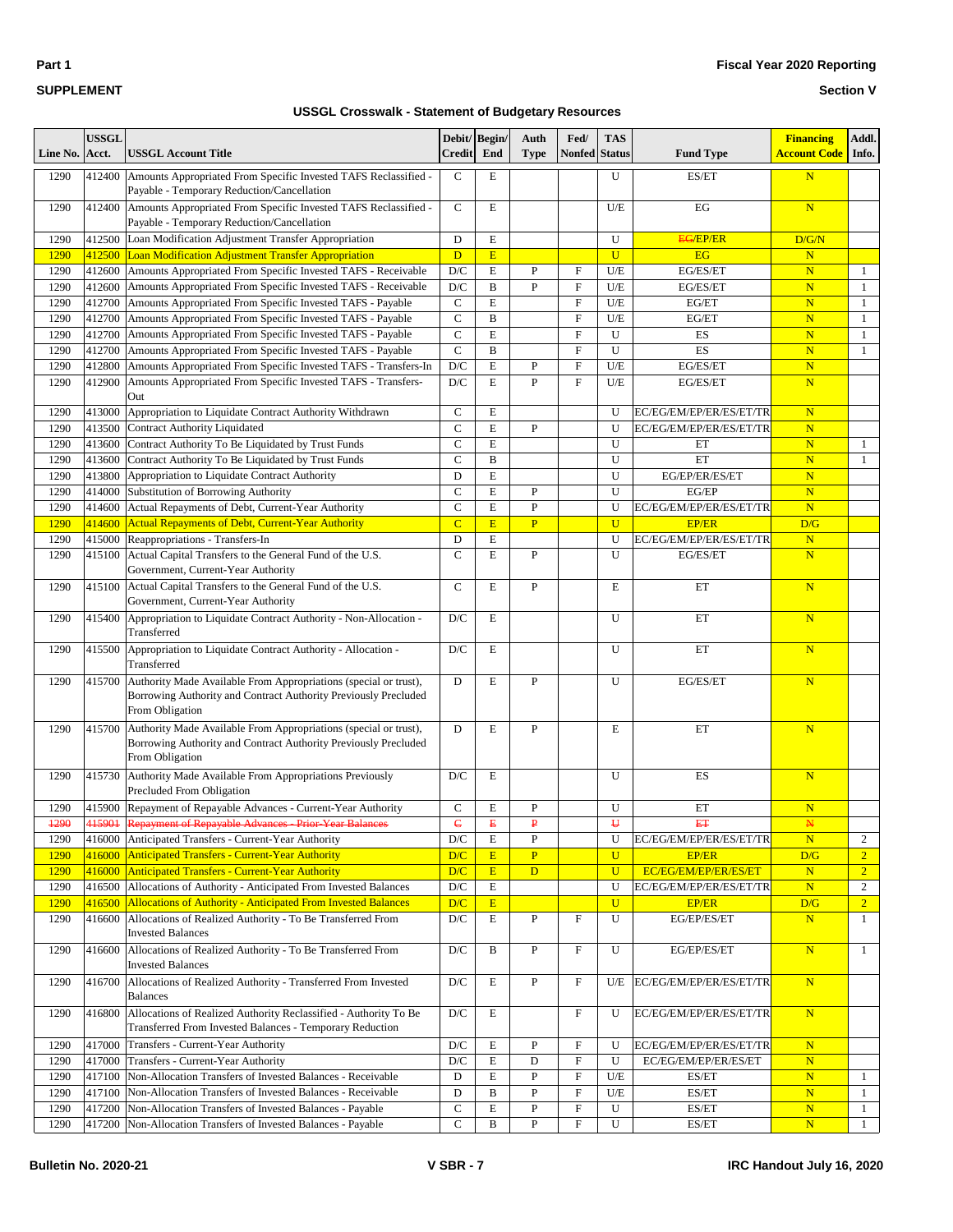| $\sim$<br>٠ |  |
|-------------|--|
|-------------|--|

#### **Fiscal Year 2020 Reporting**

#### **Section V**

| Line No.     | <b>USSGL</b><br>Acct. | <b>USSGL Account Title</b>                                                                                                                                 | Debit/ Begin/<br><b>Credit</b> | End                       | Auth<br><b>Type</b> | Fed/<br><b>Nonfed</b> | <b>TAS</b><br><b>Status</b> | <b>Fund Type</b>                 | <b>Financing</b><br><b>Account Code</b> | Addl.<br>Info.                 |
|--------------|-----------------------|------------------------------------------------------------------------------------------------------------------------------------------------------------|--------------------------------|---------------------------|---------------------|-----------------------|-----------------------------|----------------------------------|-----------------------------------------|--------------------------------|
| 1290         | 417300                | Non-Allocation Transfers of Invested Balances - Transferred                                                                                                | D/C                            | E                         | P                   | F                     | U/E                         | ES/ET                            | $\mathbf N$                             |                                |
| 1290         | 417500                | Allocation Transfers of Current-Year Authority for Non-Invested<br><b>Accounts</b>                                                                         | D/C                            | $\mathbf E$               | $\overline{P}$      | $\mathbf F$           | U                           | EC/EG/EM/EP/ER/ES/ET/TR          | $\overline{\mathbf{N}}$                 |                                |
| 1290         | 418300                | Anticipated Balance Transfers - Unobligated Balances - Legislative<br>Change of Purpose                                                                    | D/C                            | $\mathbf E$               | P/R                 |                       | U                           | EC/EG/EM/EP/ER/ES/ET/TR          | $\overline{\mathbf{N}}$                 | 2                              |
| 1290         | 418300                | Anticipated Balance Transfers - Unobligated Balances - Legislative<br><b>Change of Purpose</b>                                                             | D/C                            | E                         | P/R                 |                       | U                           | <b>EP/ER</b>                     | D/G                                     | $\overline{2}$                 |
| 1290         | 419300                | Balance Transfers - Unobligated Balances - Legislative Change of<br>Purpose                                                                                | D/C                            | E                         | $\mathbf{P}$        | $_{\rm F}$            | U                           | EC/EG/EM/EP/ER/ES/ET/TR          | $\overline{\mathbf{N}}$                 |                                |
| 1290         | 424000                | Appropriations Reduced by Offsetting Collections or Receipts -<br>Collected                                                                                | $\mathbf C$                    | $\mathbf E$               |                     |                       | U                           | EG/ES/ET                         | $\overline{\mathbf{N}}$                 | $\overline{4}$                 |
| 1290         | 437000                | Offset to Appropriation Realized for Redemption of Treasury<br>Securities                                                                                  | $\mathsf{C}$                   | E                         |                     |                       | U                           | EC/EG/EM/EP/ER/ES/ET/TR          | $\overline{\mathbf{N}}$                 |                                |
| 1290         | 438200                | Temporary Reduction - New Budget Authority                                                                                                                 | $\mathsf{C}$                   | E                         | D                   |                       | U                           | ES/ET                            | $\overline{\mathbf{N}}$                 |                                |
| 1290         | 438200                | Temporary Reduction - New Budget Authority                                                                                                                 | $\mathbf C$                    | $\mathbf E$               | $\overline{P}$      |                       | U                           | EP/ER/ES/ET                      | $\overline{\mathbf{N}}$                 |                                |
| 1290         | 438300                | Temporary Reduction - Prior-Year Balances                                                                                                                  | $\mathbf C$                    | $\mathbf E$               | $\, {\bf P}$        |                       | U                           | EP/ER/ES/ET                      | $\mathbf N$                             |                                |
| 1290         | 438400                | Temporary Reduction/Cancellation Returned by Appropriation                                                                                                 | D/C                            | $\mathbf E$               | $\overline{P}$      |                       | U/E                         | EP/ER/ES/ET                      | $\mathbf N$                             | $\mathbf{1}$                   |
| 1290         | 438400                | Temporary Reduction/Cancellation Returned by Appropriation                                                                                                 | D/C                            | B                         | $\mathbf{P}$        |                       | U/E                         | EP/ER/ES/ET                      | $\overline{\mathbf{N}}$                 | $\mathbf{1}$                   |
| 1290         | 438400                | Temporary Reduction/Cancellation Returned by Appropriation                                                                                                 | D/C                            | E                         | D                   |                       | U                           | ES/ET                            | $\overline{\mathbf{N}}$                 | $\mathbf{1}$                   |
| 1290         | 438400                | Temporary Reduction/Cancellation Returned by Appropriation                                                                                                 | D/C                            | $\, {\bf B}$              | D                   |                       | U                           | ES/ET                            | $\overline{\mathbf{N}}$                 | $\mathbf{1}$                   |
| 1290         | 438400                | Temporary Reduction/Cancellation Returned by Appropriation                                                                                                 | D/C                            | $\mathbf E$               | ${\bf P}$           |                       | E                           | EG                               | $\overline{\mathbf{N}}$                 | $\mathbf{1}$                   |
| 1290         | 438400                | Temporary Reduction/Cancellation Returned by Appropriation                                                                                                 | D/C                            | B                         | ${\bf P}$           |                       | E                           | EG                               | $\mathbf N$                             | $\mathbf{1}$                   |
| 1290         | 438700                | Temporary Reduction of Appropriation From Unavailable Receipts,<br>New Budget Authority                                                                    | $\mathsf{C}$                   | $\mathbf E$               |                     |                       | U                           | ES/ET                            | N                                       |                                |
| 1290         | 438800                | Temporary Reduction of Appropriation From Unavailable Receipts,<br>Prior-Year Balances                                                                     | $\mathbf C$                    | E                         |                     |                       | U                           | ES/ET                            | $\overline{\mathbf{N}}$                 |                                |
| 1290         | 439000                | Reappropriations - Transfers-Out                                                                                                                           | $\mathsf{C}$                   | E                         |                     |                       | E                           | EC/EG/EM/EP/ER/ES/ET/TR          | $\mathbf N$                             |                                |
| 1290         | 439100                | Adjustments to Indefinite Appropriations                                                                                                                   | D/C                            | ${\bf E}$                 |                     |                       | E                           | EG                               | $\overline{\mathbf{N}}$                 |                                |
| 1290         | 439100                | Adjustments to Indefinite Appropriations                                                                                                                   | D/C                            | ${\bf E}$                 |                     |                       | U                           | EG/EM/EP/ER                      | $\overline{\mathbf{N}}$                 |                                |
| 1290         | 439200                | Permanent Reduction - New Budget Authority                                                                                                                 | $\mathbf C$                    | ${\bf E}$                 | D/P/R               |                       | U                           | EC/EG/EM/EP/ER/ES/ET/TR          | $\mathbf N$                             |                                |
| 1290         | 439300                | Permanent Reduction - Prior-Year Balances                                                                                                                  | $\mathbf C$                    | ${\bf E}$                 | B/D/P/R/S           |                       | U/E                         | EC/EG/EM/EP/ER/ES/ET/TR          | $\overline{\mathbf{N}}$                 |                                |
| 1290         | 439400                | Receipts Unavailable for Obligation Upon Collection                                                                                                        | D/C                            | ${\bf E}$                 |                     |                       | U                           | ES/ET                            | $\mathbf N$                             | $\mathbf{1}$                   |
| 1290<br>1290 | 439400<br>439500      | Receipts Unavailable for Obligation Upon Collection<br>Authority Unavailable for Obligation Pursuant to Public Law -<br>Temporary - Current-Year Authority | D/C<br>$\mathsf{C}$            | $\, {\bf B}$<br>${\bf E}$ | D/P/R               |                       | U<br>U                      | ES/ET<br>EC/EG/EM/EP/ER/ES/ET/TR | $\overline{\mathbf{N}}$<br>N            | $\mathbf{1}$<br>$\overline{4}$ |
| 1290         | 439500                | Authority Unavailable for Obligation Pursuant to Public Law -<br><b>Temporary - Current-Year Authority</b>                                                 | $\mathbf C$                    | E                         | D/P/R               |                       | U                           | <b>EP/ER</b>                     | D/G                                     | $\overline{4}$                 |
| 1290         | 439700                | Appropriations (special or trust), Borrowing Authority and Contract<br>Authority Temporarily Precluded From Obligation - Current-Year<br><b>Balances</b>   | D/C                            | E                         | ${\bf P}$           |                       | U                           | EG/ES/ET                         | N                                       | $\mathbf{1}$                   |
| 1290         | 439700                | Appropriations (special or trust), Borrowing Authority and Contract<br>Authority Temporarily Precluded From Obligation - Current-Year<br><b>Balances</b>   | D/C                            | B                         | P                   |                       | U                           | EG/ES/ET                         | $\overline{\mathbf{N}}$                 | $\mathbf{1}$                   |
| 1290         | 439730                | Appropriations Temporarily Precluded From Obligation                                                                                                       | $\mathbf{D}/\mathbf{C}$        | ${\bf E}$                 |                     |                       | U                           | ES                               | $\mathbf N$                             | $\mathbf{1}$                   |
| 1290         |                       | 439730 Appropriations Temporarily Precluded From Obligation                                                                                                | $\mathbf{D}/\mathbf{C}$        | $\, {\bf B}$              |                     |                       | U                           | ES                               | $\mathbf N$                             | $\mathbf{1}$                   |
| 1490         |                       | Borrowing authority (discretionary and mandatory)                                                                                                          |                                |                           |                     |                       |                             |                                  |                                         |                                |
| 1490         | 404200                | Estimated Indefinite Borrowing Authority                                                                                                                   | $\mathbf{D}/\mathbf{C}$        | E                         |                     |                       | U                           | EC/EG/EM/EP/ER/ES/ET/TR          | $\overline{\mathbf{N}}$                 | $\overline{2}$                 |
| 1490         | 404200                | <b>Estimated Indefinite Borrowing Authority</b>                                                                                                            | D/C                            | E                         |                     |                       | $\mathbf U$                 | <b>EP/ER</b>                     | D/G                                     | 2 <sup>1</sup>                 |
| 1490         | 404400                | Anticipated Reductions to Borrowing Authority                                                                                                              | $\mathbf C$                    | $\overline{E}$            |                     |                       | U                           | EC/EG/EM/EP/ER/ES/ET/TR          | N                                       | $\overline{2}$                 |
| 1490         | 404400                | Anticipated Reductions to Borrowing Authority                                                                                                              | $\overline{C}$                 | E                         |                     |                       | $\mathbf{U}$                | <b>EP/ER</b>                     | D/G                                     | $\overline{2}$                 |
| 1490         | 404700                | Anticipated Transfers to the General Fund of the U.S. Government -<br>Current-Year Authority                                                               | $\mathbf C$                    | E                         | B                   |                       | U                           | EP/ER                            | D/G/N                                   | $\overline{2}$                 |
| 1490         | 412300                | Amounts Appropriated From Specific Invested TAFS Reclassified -<br>Receivable - Temporary Reduction                                                        | D                              | E                         | B                   |                       | U                           | ES                               | $\overline{\mathbf{N}}$                 |                                |
| 1490         | 412600                | Amounts Appropriated From Specific Invested TAFS - Receivable                                                                                              | $\mathbf{D}/\mathbf{C}$        | E                         | B                   | ${\rm F}$             | U                           | ES/ET                            | $\mathbf N$                             | $\mathbf{1}$                   |
| 1490         | 412600                | Amounts Appropriated From Specific Invested TAFS - Receivable                                                                                              | $\mathbf{D}/\mathbf{C}$        | $\, {\bf B}$              | B                   | ${\rm F}$             | U                           | ES/ET                            | ${\bf N}$                               | $\mathbf{1}$                   |
| 1490         | 412800                | Amounts Appropriated From Specific Invested TAFS - Transfers-In                                                                                            | $\mathbf{D}/\mathbf{C}$        | ${\bf E}$                 | B                   | ${\rm F}$             | U                           | ES/ET                            | $\mathbf N$                             |                                |
| 1490         | 412900                | Amounts Appropriated From Specific Invested TAFS - Transfers-<br>Out                                                                                       | $\mathbf{D}/\mathbf{C}$        | E                         | B                   | $\rm F$               | U                           | ES/ET                            | ${\bf N}$                               |                                |
| 1490         | 414100                | Current-Year Borrowing Authority Realized                                                                                                                  | D/C                            | E                         |                     |                       | U                           | EC/EG/EM/EP/ER/ES/ET/TR          | ${\bf N}$                               |                                |
| 1490         |                       | 414100 Current-Year Borrowing Authority Realized                                                                                                           | D/C                            | E                         |                     |                       | $\mathbf U$                 | <b>EP/ER</b>                     | D/G                                     |                                |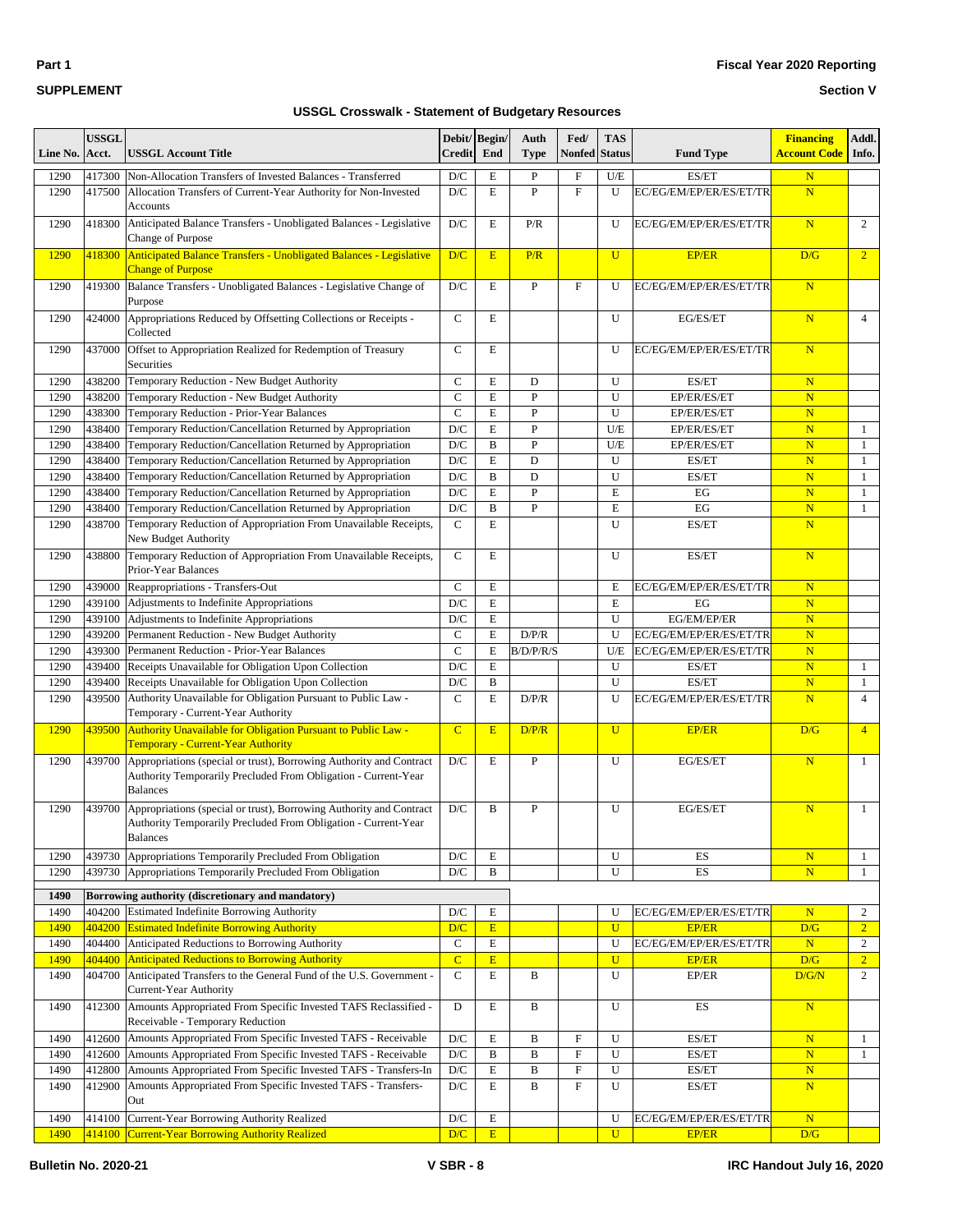| -- | $-$ | -- | . .<br>the contract of the con- |
|----|-----|----|---------------------------------|
|    |     |    |                                 |
|    |     |    |                                 |
|    |     |    |                                 |
|    |     |    |                                 |
|    |     |    |                                 |
|    |     |    |                                 |

| <b>Bulletin No. 2020-21</b> | $V$ SBR - 9 | IRC Handout July 16, 2020 |
|-----------------------------|-------------|---------------------------|
|                             |             |                           |

**Section V**

### **SUPPLEMENT**

| Line No.    | <b>USSGL</b><br>Acct. | USSGL Account Title                                                                                 | <b>Credit</b>           | Debit/ Begin/<br>End | Auth<br><b>Type</b> | Fed/<br><b>Nonfed</b> | <b>TAS</b><br><b>Status</b> | <b>Fund Type</b>        | <b>Financing</b><br><b>Account Code</b> | Addl.<br>Info. |
|-------------|-----------------------|-----------------------------------------------------------------------------------------------------|-------------------------|----------------------|---------------------|-----------------------|-----------------------------|-------------------------|-----------------------------------------|----------------|
| 1490        | 414200                | Actual Repayment of Borrowing Authority Converted to Cash                                           | $\mathsf{C}$            | E                    |                     |                       | U                           | EG/EP/ER/TR             | $\mathbf N$                             |                |
| 1490        | 414200                | <b>Actual Repayment of Borrowing Authority Converted to Cash</b>                                    | $\overline{C}$          | E                    |                     |                       | U                           | <b>EP/ER</b>            | D/G                                     |                |
| 1490        | 414201                | Modification adjustment transfer of Borrowing Authority Converted                                   | $\mathbf C$             | E                    |                     |                       | U                           | EP/ER                   | D/G                                     |                |
|             |                       | to Cash                                                                                             |                         |                      |                     |                       |                             |                         |                                         |                |
| 1490        | 414300                | Current-Year Decreases to Indefinite Borrowing Authority Realized                                   | $\mathbf C$             | E                    |                     |                       | U                           | EC/EG/EM/EP/ER/ES/ET/TR | $\mathbf N$                             |                |
| 1490        | 414300                | Current-Year Decreases to Indefinite Borrowing Authority Realized                                   | $\overline{C}$          | E                    |                     |                       | U                           | <b>EP/ER</b>            | D/G                                     |                |
| 1490        | 414600                | Actual Repayments of Debt, Current-Year Authority                                                   | $\mathbf C$             | E                    | B                   |                       | U                           | <b>EP/ER/ET</b>         | $\mathbf N$                             |                |
| 1490        | 414600                | <b>Actual Repayments of Debt, Current-Year Authority</b>                                            | $\overline{C}$          | E                    | $\overline{B}$      |                       | U                           | <b>EP/ER</b>            | D                                       |                |
| 1490        | 415900                | Repayment of Repayable Advances - Current-Year Authority                                            | $\mathbf C$             | E                    | B                   |                       | U                           | ET                      | $\mathbf N$                             |                |
| 1490        | 415901                | Repayment of Repayable Advances - Prior-Year Balances                                               | $\epsilon$              | B                    | $\bf{B}$            |                       | Ĥ                           | <b>ET</b>               | $\mathbb N$                             |                |
| 1490        | 438200                | Temporary Reduction - New Budget Authority                                                          | $\mathcal{C}$           | E                    | $\bf{B}$            |                       | U                           | EP/ER/ES/ET             | $\mathbf N$                             |                |
| 1490        | 438400                | Temporary Reduction/Cancellation Returned by Appropriation                                          | D/C                     | E                    | B                   |                       | U/E                         | EP/ER/ES/ET             | $\mathbf N$                             | $\mathbf{1}$   |
| 1490        | 438400                | Temporary Reduction/Cancellation Returned by Appropriation                                          | D/C                     | B                    | B                   |                       | U/E                         | EP/ER/ES/ET             | $\mathbf N$                             | $\mathbf{1}$   |
| 1490        | 439200                | Permanent Reduction - New Budget Authority                                                          | $\mathbf C$             | E                    | $\bf{B}$            |                       | U                           | EC/EG/EM/EP/ER/ES/ET/TR | $\mathbf N$                             |                |
| 1490        | 439500                | Authority Unavailable for Obligation Pursuant to Public Law -                                       | $\mathcal{C}$           | E                    | $\bf{B}$            |                       | U                           | EP                      | $\mathbf N$                             | $\overline{4}$ |
|             |                       | Temporary - Current-Year Authority                                                                  |                         |                      |                     |                       |                             |                         |                                         |                |
| 1490        | 439700                | Appropriations (special or trust), Borrowing Authority and Contract                                 | D/C                     | E                    | B                   |                       | U                           | EP                      | $\mathbf N$                             | $\mathbf{1}$   |
|             |                       | Authority Temporarily Precluded From Obligation - Current-Year                                      |                         |                      |                     |                       |                             |                         |                                         |                |
|             |                       | <b>Balances</b>                                                                                     |                         |                      |                     |                       |                             |                         |                                         |                |
| 1490        | 439700                | Appropriations (special or trust), Borrowing Authority and Contract                                 | D/C                     | B                    | B                   |                       | U                           | EP                      | $\mathbf N$                             | $\mathbf{1}$   |
|             |                       | Authority Temporarily Precluded From Obligation - Current-Year                                      |                         |                      |                     |                       |                             |                         |                                         |                |
|             |                       | <b>Balances</b>                                                                                     |                         |                      |                     |                       |                             |                         |                                         |                |
| 1690        |                       | Contract authority (discretionary and mandatory)                                                    |                         |                      |                     |                       |                             |                         |                                         |                |
| 1690        |                       | 403200 Estimated Indefinite Contract Authority                                                      | D/C                     | Е                    |                     |                       | U                           | EG/EP/ER/ET             | $\mathbf N$                             | 2              |
| 1690        | 403400                | Anticipated Adjustments to Contract Authority                                                       | D/C                     | E                    |                     |                       | U                           | EG/EP/ER/ET             | $\mathbf N$                             | $\overline{c}$ |
| 1690        | 413100                | Current-Year Contract Authority Realized                                                            | D                       | E                    |                     |                       | U                           | EG/EP/ER/ES/ET          | $\mathbf N$                             |                |
| 1690        | 413300                | Decreases to Indefinite Contract Authority                                                          | $\mathcal{C}$           | E                    |                     |                       | U                           | EG/EP/ER/ET             | $\mathbf N$                             |                |
| 1690        | 413700                | Transfers of Contract Authority - Allocation                                                        | D/C                     | E                    |                     | F                     | U                           | ET                      | $\mathbf N$                             | $\mathbf{1}$   |
| 1690        | 413700                | Transfers of Contract Authority - Allocation                                                        | D/C                     | B                    |                     | F                     | U                           | ET                      | $\mathbf N$                             | $\mathbf{1}$   |
| 1690        | 415300                | Transfers of Contract Authority - Non-Allocation                                                    | D/C                     | E                    |                     | $\rm F$               | U                           | ET                      | $\mathbf N$                             | 1              |
| 1690        | 415300                | Transfers of Contract Authority - Non-Allocation                                                    | D/C                     | B                    |                     | $\mathbf F$           | U                           | ET                      | $\mathbf N$                             | $\mathbf{1}$   |
| 1690        | 415700                | Authority Made Available From Appropriations (special or trust),                                    | D                       | E                    | $\mathbf C$         |                       | U                           | ET                      | $\mathbf N$                             |                |
|             |                       | Borrowing Authority and Contract Authority Previously Precluded<br>From Obligation                  |                         |                      |                     |                       |                             |                         |                                         |                |
| 1690        | 416000                | Anticipated Transfers - Current-Year Authority                                                      | D/C                     | E                    | $\mathbf C$         |                       | U                           | EG/EP/ER/ET             | $\mathbf N$                             | 2              |
| 1690        | 438200                | Temporary Reduction - New Budget Authority                                                          | $\mathsf{C}$            | E                    | $\mathbf C$         |                       | U                           | ES/ET                   | $\mathbf N$                             |                |
| 1690        | 438400                | Temporary Reduction/Cancellation Returned by Appropriation                                          | D/C                     | E                    | $\mathbf C$         |                       | U                           | ES/ET                   | $\mathbf N$                             | $\mathbf{1}$   |
| 1690        | 438400                | Temporary Reduction/Cancellation Returned by Appropriation                                          | D/C                     | B                    | $\mathsf{C}$        |                       | U                           | ES/ET                   | $\mathbf N$                             | $\mathbf{1}$   |
| 1690        | 439200                | Permanent Reduction - New Budget Authority                                                          | $\mathbf C$             | E                    | $\mathbf C$         |                       | U                           | EG/EP/ER/ES/ET          | $\mathbf N$                             |                |
| 1690        | 439300                | Permanent Reduction - Prior-Year Balances                                                           | $\mathcal{C}$           | E                    | $\mathbf C$         |                       | U                           | EG/EP/ER/ET             | $\mathbf N$                             |                |
| 1690        | 439500                | Authority Unavailable for Obligation Pursuant to Public Law -                                       | C                       | E                    | $\mathbf C$         |                       | U                           | EG/EP/ER/ET             | N                                       |                |
|             |                       | Temporary - Current-Year Authority                                                                  |                         |                      |                     |                       |                             |                         |                                         |                |
| 1690        | 439700                | Appropriations (special or trust), Borrowing Authority and Contract                                 | $\mathbf{D}/\mathbf{C}$ | Е                    | $\mathbf C$         |                       | U                           | ET                      | $\mathbf N$                             | $\mathbf{1}$   |
|             |                       | Authority Temporarily Precluded From Obligation - Current-Year                                      |                         |                      |                     |                       |                             |                         |                                         |                |
|             |                       | <b>Balances</b>                                                                                     |                         |                      |                     |                       |                             |                         |                                         |                |
| 1690        | 439700                | Appropriations (special or trust), Borrowing Authority and Contract                                 | D/C                     | B                    | $\mathbf C$         |                       | U                           | ET                      | $\mathbf N$                             | $\mathbf{1}$   |
|             |                       | Authority Temporarily Precluded From Obligation - Current-Year                                      |                         |                      |                     |                       |                             |                         |                                         |                |
|             |                       | <b>Balances</b>                                                                                     |                         |                      |                     |                       |                             |                         |                                         |                |
|             |                       |                                                                                                     |                         |                      |                     |                       |                             |                         |                                         |                |
| 1890        |                       | Spending authority from offsetting collections (discretionary and mandatory)                        |                         |                      |                     |                       |                             |                         |                                         |                |
| 1890        | 404700                | Anticipated Transfers to the General Fund of the U.S. Government -<br>Current-Year Authority        | $\mathbf C$             | E                    | S                   |                       | U                           | EC/EG/EM/EP/ER/ES/ET/TR | $\mathbf N$                             | $\overline{c}$ |
| 1890        | 404700                | Anticipated Transfers to the General Fund of the U.S. Government -<br><b>Current-Year Authority</b> | $\overline{C}$          | E                    | S                   |                       | $\mathbf U$                 | <b>EP/ER</b>            | D/G                                     | $\overline{2}$ |
| 1890        | 406000                | Anticipated Collections From Non-Federal Sources                                                    | D/C                     | E                    |                     |                       | U                           | EC/EG/EM/EP/ER/ES/ET/TR | $\mathbf N$                             | 2              |
| 1890        | 406000                | <b>Anticipated Collections From Non-Federal Sources</b>                                             | D/C                     | E                    |                     |                       | $\overline{U}$              | EP/ER                   | D/G                                     | $\overline{2}$ |
| 1890        | 407000                | Anticipated Collections From Federal Sources                                                        | $\mathbf{D}/\mathbf{C}$ | E                    |                     |                       | U                           | EC/EG/EM/EP/ER/ES/ET/TR | $\mathbf N$                             | $\overline{c}$ |
| <b>1890</b> | 407000                | <b>Anticipated Collections From Federal Sources</b>                                                 | D/C                     | E                    |                     |                       | U                           | <b>EP/ER</b>            | D/G                                     | $\overline{2}$ |
| 1890        | 412100                | Amounts Appropriated From Specific Invested TAFS Reclassified -<br>Receivable - Cancellation        | D                       | Е                    | $\mathbf S$         |                       | U                           | EC/EG/EM/EP/ER/ES/ET/TR | N                                       |                |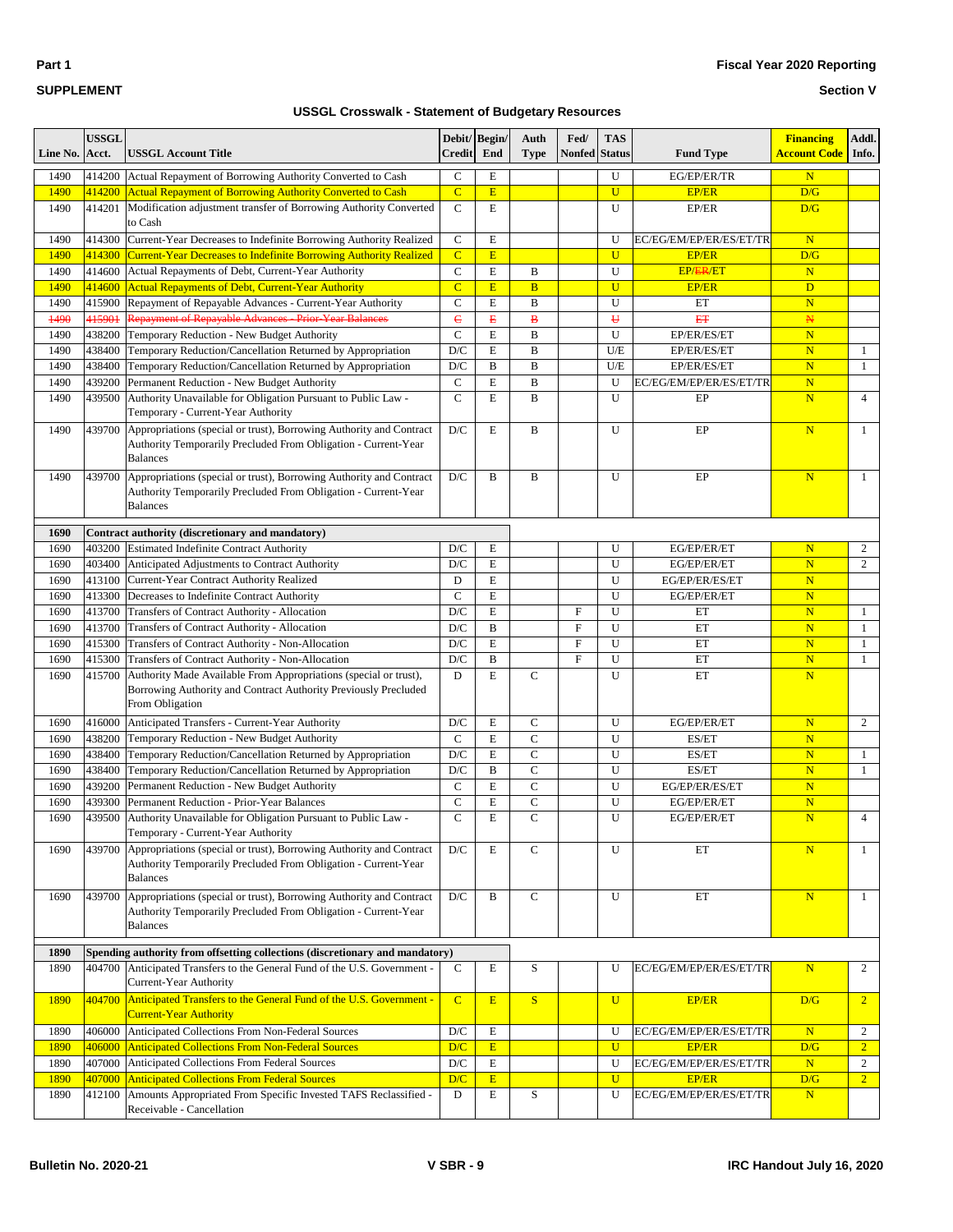#### **Fiscal Year 2020 Reporting**

#### **Section V**

| Line No.     | <b>USSGL</b><br>Acct. | <b>USSGL Account Title</b>                                                                           | Debit/Begin/<br><b>Credit</b> | End                     | Auth<br>Type            | Fed/<br><b>Nonfed</b> Status | <b>TAS</b>     | <b>Fund Type</b>            | <b>Financing</b><br><b>Account Code</b> | Addl.<br>Info. |
|--------------|-----------------------|------------------------------------------------------------------------------------------------------|-------------------------------|-------------------------|-------------------------|------------------------------|----------------|-----------------------------|-----------------------------------------|----------------|
| 1890         | 412300                | Amounts Appropriated From Specific Invested TAFS Reclassified -<br>Receivable - Temporary Reduction  | D                             | E                       | $\mathbf S$             |                              | U              | EC/EG/EM/EP/ER/ES/ET/TR     | N                                       |                |
| 1890         | 413200                | Substitution of Contract Authority                                                                   | D/C                           | E                       | S                       |                              | U              | ER                          | $\overline{\mathbf{N}}$                 |                |
| 1890         | 413500                | <b>Contract Authority Liquidated</b>                                                                 | $\mathbf C$                   | $\mathbf E$             | S                       |                              | U              | EC/EG/EM/EP/ER/ES/ET/TR     | $\overline{\mathbf{N}}$                 |                |
| 1890         | 414000                | Substitution of Borrowing Authority                                                                  | $\overline{C}$                | $\mathbf E$             | $\mathbf S$             |                              | U              | EC/EG/EM/EP/ER/ES/ET/TR     | ${\bf N}$                               |                |
| 1890         | 414600                | Actual Repayments of Debt, Current-Year Authority                                                    | $\mathbf C$                   | $\mathbf E$             | S                       |                              | U              | EC/EG/EM/EP/ER/ES/ET/TR     | $\overline{\mathbf{N}}$                 |                |
| 1890         | 414600                | Actual Repayments of Debt, Current-Year Authority                                                    | $\overline{C}$                | E                       | S                       |                              | U              | <b>EP/ER</b>                | D/G                                     |                |
| 1890         | 415100                | Actual Capital Transfers to the General Fund of the U.S.<br>Government, Current-Year Authority       | $\mathbf C$                   | $\mathbf E$             | S                       |                              | U              | EC/EG/EM/EP/ER/ES/ET/TR     | $\overline{\mathbf{N}}$                 |                |
| 1890         | 415100                | Actual Capital Transfers to the General Fund of the U.S.<br>Government, Current-Year Authority       | $\mathsf{C}$                  | E                       | S                       |                              | U              | <b>EP/ER</b>                | D/G                                     |                |
| 1890         | 415800                | Authority Made Available From Offsetting Collection Balances<br>Previously Precluded From Obligation | D                             | E                       |                         |                              | U              | EC/EG/EM/EP/ER/ES/ET/TR     | $\overline{\mathbf{N}}$                 |                |
| 1890         | 415800                | Authority Made Available From Offsetting Collection Balances<br>Previously Precluded From Obligation | D                             | E                       |                         |                              | E              | EG                          | $\overline{\mathbf{N}}$                 |                |
| 1890         | 416000                | Anticipated Transfers - Current-Year Authority                                                       | D/C                           | $\mathbf E$             | S                       |                              | U              | EC/EG/EM/EP/ER/ES/ET/TR     | $\overline{\mathbf{N}}$                 | 2              |
| 1890         | 416000                | <b>Anticipated Transfers - Current-Year Authority</b>                                                | D/C                           | E                       | S                       |                              | $\overline{U}$ | <b>EP/ER</b>                | D/G                                     | $\overline{2}$ |
| 1890         | 416600                | Allocations of Realized Authority - To Be Transferred From<br><b>Invested Balances</b>               | D/C                           | E                       | S                       | $\rm F$                      | U              | EP                          | $\overline{\mathbf{N}}$                 | $\mathbf{1}$   |
| 1890         | 416600                | Allocations of Realized Authority - To Be Transferred From<br><b>Invested Balances</b>               | D/C                           | B                       | S                       | F                            | U              | EP                          | N                                       | $\mathbf{1}$   |
| 1890         | 416700                | Allocations of Realized Authority - Transferred From Invested<br><b>Balances</b>                     | D/C                           | E                       | $\mathbf S$             | $\mathbf F$                  | U              | EP                          | $\overline{\mathbf{N}}$                 |                |
| 1890         | 417000                | Transfers - Current-Year Authority                                                                   | D/C                           | E                       | S                       | F                            | U              | EC/EG/EM/EP/ER/ES/ET/TR     | $\overline{\mathbf{N}}$                 |                |
| 1890         | 417000                | <b>Transfers - Current-Year Authority</b>                                                            | D/C                           | E                       | $\overline{\mathbf{S}}$ | $\overline{F}$               | $\mathbf{U}$   | EP                          | D/G                                     |                |
| 1890         | 417100                | Non-Allocation Transfers of Invested Balances - Receivable                                           | D                             | $\mathbf E$             | $\mathbf S$             | F                            | U/E            | EG                          | $\mathbf N$                             | $\mathbf{1}$   |
| 1890         | 417100                | Non-Allocation Transfers of Invested Balances - Receivable                                           | D                             | $\, {\bf B}$            | S                       | $\rm F$                      | U/E            | EG                          | $\overline{\mathbf{N}}$                 | $\mathbf{1}$   |
| 1890         | 417200                | Non-Allocation Transfers of Invested Balances - Payable                                              | $\mathbf C$                   | $\mathbf E$             | S                       | $\rm F$                      | U              | EP                          | $\overline{\mathbf{N}}$                 | $\mathbf{1}$   |
| 1890         | 417200                | Non-Allocation Transfers of Invested Balances - Payable                                              | $\mathcal{C}$                 | $\bf{B}$                | S                       | $\mathbf F$                  | U              | EP                          | $\overline{\mathbf{N}}$                 | $\mathbf{1}$   |
| 1890         | 417300                | Non-Allocation Transfers of Invested Balances - Transferred                                          | D/C                           | $\mathbf E$             | S                       | $\rm F$                      | U/E            | EG/EP                       | N                                       |                |
| 1890         | 417500                | Allocation Transfers of Current-Year Authority for Non-Invested<br>Accounts                          | D/C                           | E                       | S                       | $\mathbf F$                  | U              | EC/EG/EM/EP/ER/ES/ET/TR     | $\overline{\mathbf{N}}$                 |                |
| 1890         | 418300                | Anticipated Balance Transfers - Unobligated Balances - Legislative<br>Change of Purpose              | D/C                           | E                       | S                       |                              | U              | EC/EG/EM/EP/ER/ES/ET/TR     | N                                       | 2              |
| 1890         | 418300                | Anticipated Balance Transfers - Unobligated Balances - Legislative<br><b>Change of Purpose</b>       | D/C                           | E                       | S                       |                              | $\mathbf{U}$   | <b>EP/ER</b>                | D/G                                     | $\overline{2}$ |
| 1890         | 419300                | Balance Transfers - Unobligated Balances - Legislative Change of<br>Purpose                          | D/C                           | E                       | S                       | $\mathbf F$                  | U              | EC/EG/EM/EP/ER/ES/ET/TR     | N                                       |                |
| 1890         | 421000                | Anticipated Reimbursements and Other Income                                                          | D/C                           | $\mathbf E$             |                         |                              | U              | EC/EG/EM/EP/ER/ES/ET/TR     | $\overline{\mathbf{N}}$                 | 2              |
| 1890         | 421000                | <b>Anticipated Reimbursements and Other Income</b>                                                   | D/C                           | E                       |                         |                              | $\overline{U}$ | <b>EP/ER</b>                | D/G                                     | $\overline{2}$ |
| 1890         | 421200                | Liquidation of Deficiency - Offsetting Collections                                                   | D                             | $\mathbf E$             |                         | E/F/N                        | U/E            | EC/EG/EM/EP/ER/ES/ET/TR     | $\overline{\mathbf{N}}$                 |                |
| 1890         |                       | 421500 Anticipated Expenditure Transfers from Trust Funds                                            | $\mathbf{D}/\mathbf{C}$       | $\overline{\mathrm{E}}$ |                         |                              | U              | EC/EG/EM/EP/ER/ES/ET/TR     | $\overline{\mathbf{N}}$                 | $\overline{2}$ |
| 1890         |                       | 422100 Unfilled Customer Orders Without Advance                                                      | D/C                           | E                       |                         | E/F                          | U/E            | EC/EG/EM/EP/ER/ES/ET/TR     | $\overline{\mathbf{N}}$                 | $\mathbf{1}$   |
| 1890         | 422100                | Unfilled Customer Orders Without Advance                                                             | D/C                           | B                       |                         | E/F                          | U/E            | EC/EG/EM/EP/ER/ES/ET/TR     | $\overline{\mathbf{N}}$                 | $\mathbf{1}$   |
| 1890         |                       | 422100 Unfilled Customer Orders Without Advance                                                      | D/C                           | E                       |                         | E/F                          | $\mathbf U$    | <b>EP/ER</b>                | D/G                                     | $\mathbf{1}$   |
| 1890         | 422100                | <b>Unfilled Customer Orders Without Advance</b>                                                      | D/C                           | $\mathbf{B}$            |                         | E/F                          | $\mathbf{U}$   | <b>EP/ER</b>                | D/G                                     | $\mathbf{1}$   |
| 1890         | 422200                | Unfilled Customer Orders With Advance                                                                | $\mathbf{D}/\mathbf{C}$       | E                       |                         | E/F/N                        | U/E            | EC/EG/EM/EP/ER/ES/ET/TR     | ${\bf N}$                               | $\mathbf{1}$   |
| 1890         | 422200                | Unfilled Customer Orders With Advance                                                                | $\mathbf{D}/\mathbf{C}$       | B                       |                         | E/F/N                        | U/E            | EC/EG/EM/EP/ER/ES/ET/TR     | $\mathbf N$                             | $\mathbf{1}$   |
| 1890         | 422200                | <b>Unfilled Customer Orders With Advance</b>                                                         | D/C                           | E                       |                         | E/F/N                        | U/E            | <b>EP/ER</b>                | D/G                                     | $\mathbf{1}$   |
| 1890         | 422200                | <b>Unfilled Customer Orders With Advance</b>                                                         | D/C                           | $\overline{B}$          |                         | E/F/N                        | U/E            | <b>EP/ER</b>                | D/G                                     | $\mathbf{1}$   |
| 1890         | 422500                | Expenditure Transfers From Trust Funds - Receivable                                                  | $\mathbf{D}/\mathbf{C}$       | E                       |                         |                              | U/E            | EC/EG/EM/EP/ER/ES/ET/TR     | $\mathbf N$                             | $\mathbf{1}$   |
| 1890         | 422500                | Expenditure Transfers From Trust Funds - Receivable                                                  | $\mathbf{D}/\mathbf{C}$       | B                       |                         |                              | U/E            | EC/EG/EM/EP/ER/ES/ET/TR     | ${\bf N}$                               | $\mathbf{1}$   |
| 1890         | 425100                | Reimbursements and Other Income Earned - Receivable                                                  | $\mathbf{D}/\mathbf{C}$       | $\mathbf E$             |                         | E/F                          | U/E            | EC/EG/EM/EP/ER/ES/ET/TR     | $\mathbf N$                             | $\mathbf{1}$   |
| 1890         | 425100                | Reimbursements and Other Income Earned - Receivable                                                  | $\mathbf{D}/\mathbf{C}$       | B                       |                         | E/F                          | U/E            | EC/EG/EM/EP/ER/ES/ET/TR     | $\overline{\mathbf{N}}$                 | $\mathbf{1}$   |
| 1890         | 425100                | <b>Reimbursements and Other Income Earned - Receivable</b>                                           | D/C                           | E                       |                         | E/F                          | U/E            | EP/ER                       | D/G                                     | $\mathbf{1}$   |
| 1890         | 425100                | <b>Reimbursements and Other Income Earned - Receivable</b>                                           | D/C                           | $\mathbf{B}$            |                         | E/F                          | U/E            | <b>EP/ER</b>                | D/G                                     | $\mathbf{1}$   |
| 1890         | 425200                | Reimbursements and Other Income Earned - Collected                                                   | D                             | E                       |                         | E/F/N                        | U/E            | EC/EG/EM/EP/ER/ES/ET/TR     | $\mathbf N$                             |                |
| 1890         | 425200                | <b>Reimbursements and Other Income Earned - Collected</b>                                            | $\mathbf{D}$                  | E                       |                         | E/F/N                        | U/E            | <b>EP/ER</b>                | D/G                                     |                |
| 1890         | 425300                | Prior-Year Unfilled Customer Orders With Advance - Refunds Paid                                      | D                             | E                       |                         | E/F/N                        | U/E            | EC/EG/EM/EP/ER/ES/ET/TR     | N                                       |                |
| 1890<br>1890 |                       | 425300 Prior-Year Unfilled Customer Orders With Advance - Refunds Paid                               | $\mathbf{D}$<br>D             | E                       |                         | E/F/N                        | U/E            | <b>EP/ER</b>                | D/G                                     |                |
|              | 425500                | Expenditure Transfers from Trust Funds - Collected                                                   |                               | E                       |                         |                              |                | U/E EC/EG/EM/EP/ER/ES/ET/TR | $\mathbf N$                             |                |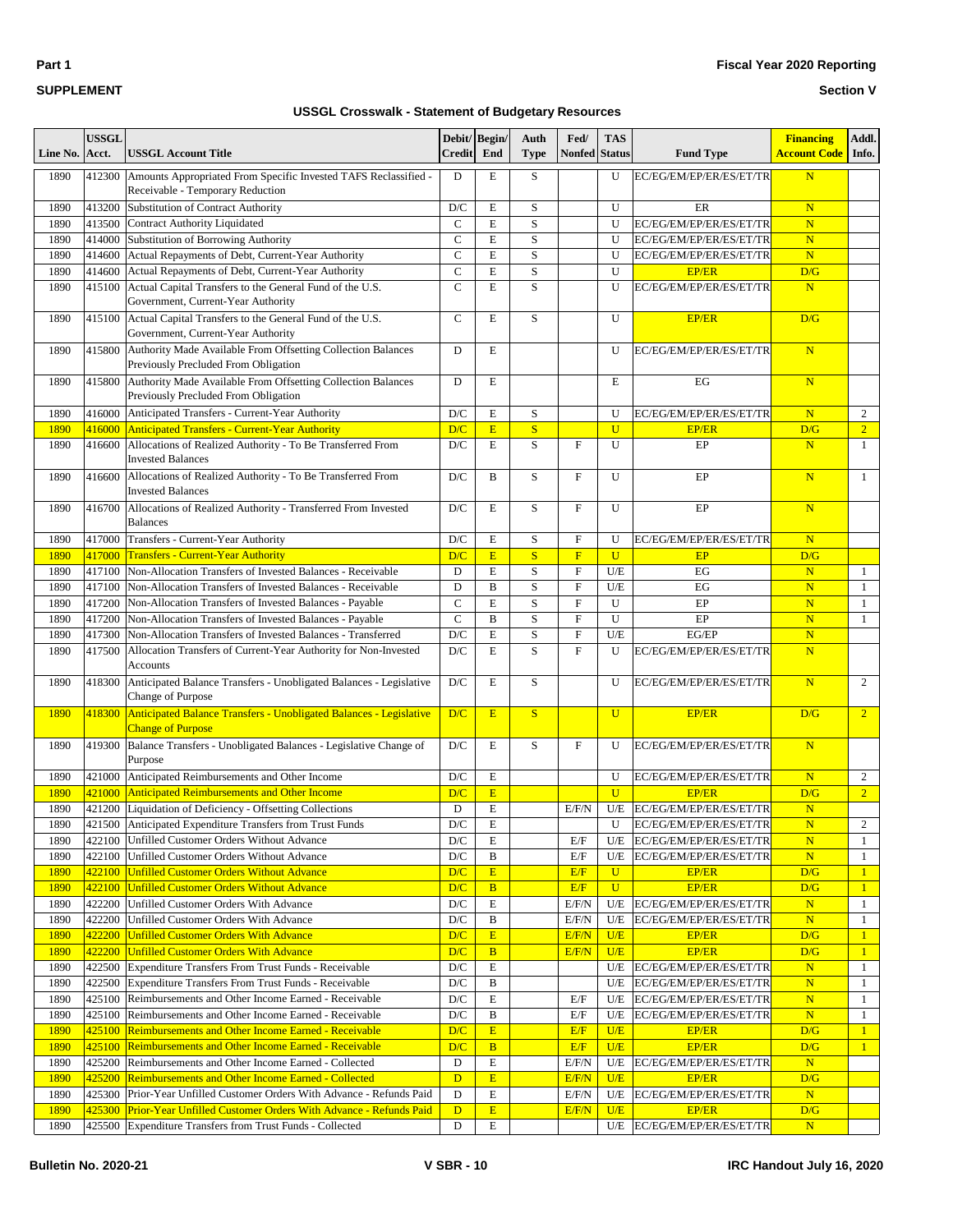| ٠ | ٧<br>$\sim$ |  |
|---|-------------|--|
|   |             |  |

#### **Fiscal Year 2020 Reporting**

#### **Section V**

| Line No.     | <b>USSGL</b><br>Acct. | <b>USSGL Account Title</b>                                                                          | Debit/ Begin/<br><b>Credit</b> | End                 | Auth<br><b>Type</b> | Fed/<br><b>Nonfed Status</b> | <b>TAS</b>            | <b>Fund Type</b>                        | <b>Financing</b><br><b>Account Code</b> Info. | Addl.                        |
|--------------|-----------------------|-----------------------------------------------------------------------------------------------------|--------------------------------|---------------------|---------------------|------------------------------|-----------------------|-----------------------------------------|-----------------------------------------------|------------------------------|
| 1890         |                       | 426000 Actual Collections of Governmental-Type Fees                                                 | D                              | $\mathbf E$         |                     |                              | U/E                   | EC/EG/EM/EP/ER/ES/ET/TR                 | $\mathbf N$                                   |                              |
| 1890         |                       | 426000 Actual Collections of Governmental-Type Fees                                                 | D                              | E                   |                     |                              | U/E                   | <b>EP/ER</b>                            | D/G                                           |                              |
| 1890         | 426100                | Actual Collections of Business-Type Fees                                                            | D                              | $\mathbf E$         |                     |                              | U/E                   | EC/EG/EM/EP/ER/ES/ET/TR                 | $\mathbf N$                                   |                              |
| 1890         |                       | 426100 Actual Collections of Business-Type Fees                                                     | $\mathbf{D}$                   | E                   |                     |                              | U/E                   | <b>EP/ER</b>                            | D/G                                           |                              |
| 1890         | 426200                | Actual Collections of Loan Principal                                                                | D                              | $\mathbf E$         |                     |                              | U/E                   | EC/EG/EM/EP/ER/ES/ET/TR                 | $\overline{\mathbf{N}}$                       |                              |
| 1890         | 426200                | <b>Actual Collections of Loan Principal</b>                                                         | D                              | E                   |                     |                              | U/E                   | <b>EP/ER</b>                            | D/G                                           |                              |
| 1890         | 426300                | Actual Collections of Loan Interest                                                                 | D/C                            | $\mathbf E$         |                     |                              | U/E                   | EC/EG/EM/EP/ER/ES/ET/TR                 | $\mathbf N$                                   |                              |
| 1890         | 426300                | <b>Actual Collections of Loan Interest</b>                                                          | D/C                            | E                   |                     |                              | U/E                   | <b>EP/ER</b>                            | D/G                                           |                              |
| 1890         | 426400                | <b>Actual Collections of Rent</b><br><b>Actual Collections of Rent</b>                              | D                              | $\mathbf E$         |                     |                              | U/E                   | EC/EG/EM/EP/ER/ES/ET/TR                 | $\overline{\mathbf{N}}$                       |                              |
| 1890<br>1890 | 426400<br>426500      | Actual Collections From Sale of Foreclosed Property                                                 | D<br>D                         | E<br>$\mathbf E$    |                     |                              | U/E<br>U/E            | <b>EP/ER</b><br>EC/EG/EM/EP/ER/ES/ET/TR | D/G<br>$\mathbf N$                            |                              |
| 1890         | 426500                | <b>Actual Collections From Sale of Foreclosed Property</b>                                          | D                              | E                   |                     |                              | U/E                   | <b>EP/ER</b>                            | D/G                                           |                              |
| 1890         | 426600                | Other Actual Business-Type Collections From Non-Federal Sources                                     | D/C                            | $\mathbf E$         |                     |                              | U/E                   | EC/EG/EM/EP/ER/ES/ET/TR                 | $\mathbf N$                                   |                              |
| 1890         | 426600                | Other Actual Business-Type Collections From Non-Federal Sources                                     | D/C                            | $\overline{E}$      |                     |                              | U/E                   | <b>EP/ER</b>                            | D/G                                           |                              |
| 1890         | 426700                | Other Actual Governmental-Type Collections From Non-Federal                                         | D                              | $\mathbf E$         |                     |                              | U/E                   | EC/EG/EM/EP/ER/ES/ET/TR                 | $\overline{\mathbf{N}}$                       |                              |
|              |                       | Sources                                                                                             |                                |                     |                     |                              |                       |                                         |                                               |                              |
| 1890         | 426700                | Other Actual Governmental-Type Collections From Non-Federal<br><b>Sources</b>                       | D                              | E                   |                     |                              | U/E                   | <b>EP/ER</b>                            | D/G                                           |                              |
| 1890         | 426800                | Interest Collected From Foreign Securities and Special Drawing                                      | D/C                            | $\mathbf E$         |                     |                              | U                     | EP                                      | N                                             |                              |
|              |                       | Rights (SDR)                                                                                        |                                |                     |                     |                              |                       |                                         |                                               |                              |
| 1890         | 427100                | Actual Program Fund Subsidy Collected                                                               | D                              | E                   |                     |                              | U/E                   | EC/EG/EM/EP/ER/ES/ET/TR                 | $\mathbf N$                                   |                              |
| 1890         | 427100                | Actual Program Fund Subsidy Collected                                                               | D                              | E                   |                     |                              | U/E                   | <b>EP/ER</b>                            | D/G                                           |                              |
| 1890         | 427300                | <b>Interest Collected From Treasury</b>                                                             | D/C                            | $\mathbf E$         |                     |                              | U                     | EG/EP/ER/TR                             | $\mathbf N$                                   |                              |
| 1890<br>1890 | 427300<br>427500      | <b>Interest Collected From Treasury</b><br>Actual Collections From Liquidating Fund                 | D/C<br>D                       | E<br>${\bf E}$      |                     |                              | $\overline{U}$<br>U/E | <b>EP/ER</b><br>EC/EG/EM/EP/ER/ES/ET/TR | D/G<br>$\mathbf N$                            |                              |
| 1890         | 427500                | <b>Actual Collections From Liquidating Fund</b>                                                     | D                              | E                   |                     |                              | U/E                   | <b>EP/ER</b>                            | D/G                                           |                              |
| 1890         | 427600                | Actual Collections From Financing Fund                                                              | $\mathbf D$                    | $\mathbf E$         |                     |                              | U/E                   | EC/EG/EM/EP/ER/ES/ET/TR                 | $\overline{\mathbf{N}}$                       |                              |
| 1890         | 427600                | <b>Actual Collections From Financing Fund</b>                                                       | D                              | E                   |                     |                              | U/E                   | <b>EP/ER</b>                            | D/G                                           |                              |
| 1890         | 427700                | Other Actual Collections - Federal                                                                  | D                              | $\mathbf E$         |                     |                              | U/E                   | EC/EG/EM/EP/ER/ES/ET/TR                 | $\overline{\mathbf{N}}$                       |                              |
| 1890         | 427700                | <b>Other Actual Collections - Federal</b>                                                           | D                              | E                   |                     |                              | U/E                   | <b>EP/ER</b>                            | D/G                                           |                              |
| 1890         | 428300                | <b>Interest Receivable From Treasury</b>                                                            | D/C                            | $\mathbf E$         |                     |                              | U/E                   | EG/EP/ER/TR                             | $\mathbf N$                                   | $\mathbf{1}$                 |
| 1890         | 428300                | <b>Interest Receivable From Treasury</b>                                                            | D/C                            | $\, {\bf B}$        |                     |                              | U/E                   | EG/EP/ER/TR                             | N                                             | $\mathbf{1}$                 |
| 1890         | 428300                | <b>Interest Receivable From Treasury</b>                                                            | D/C                            | E                   |                     |                              | $\mathbf U$           | <b>EP/ER</b>                            | D/G                                           | $\mathbf{1}$                 |
| 1890         | 428300                | <b>Interest Receivable From Treasury</b>                                                            | D/C                            | $\overline{B}$      |                     |                              | $\overline{U}$        | <b>EP/ER</b>                            | D/G                                           | $\overline{1}$               |
| 1890         | 428500                | Receivable From the Liquidating Fund                                                                | D                              | $\mathbf E$         |                     |                              | U/E                   | EC/EG/EM/EP/ER/ES/ET/TR                 | $\overline{\mathbf{N}}$                       | $\mathbf{1}$                 |
| 1890         | 428500                | Receivable From the Liquidating Fund                                                                | D                              | $\mathbf B$         |                     |                              | U/E                   | EC/EG/EM/EP/ER/ES/ET/TR                 | $\overline{\mathbf{N}}$                       | $\mathbf{1}$                 |
| 1890         |                       | 428500 Receivable From the Liquidating Fund                                                         | D                              | E                   |                     |                              | U/E                   | EP/ER                                   | D/G                                           | $\mathbf{1}$                 |
| 1890         |                       | 428500 Receivable From the Liquidating Fund                                                         | D                              | $\overline{B}$      |                     |                              | U/E                   | EP/ER                                   | D/G                                           | $\mathbf{1}$                 |
| 1890         | 428600                | Receivable From the Financing Fund                                                                  | D                              | $\mathbf E$         |                     |                              | U/E                   | EC/EG/EM/EP/ER/ES/ET/TR                 | $\overline{\mathbf{N}}$                       | $\mathbf{1}$                 |
| 1890         | 428600                | Receivable From the Financing Fund                                                                  | D                              | $\, {\bf B}$        |                     |                              | U/E                   | EC/EG/EM/EP/ER/ES/ET/TR                 | $\mathbf N$                                   | $\mathbf{1}$                 |
| 1890         |                       | 428600 Receivable From the Financing Fund                                                           | D<br>D                         | E<br>$\overline{B}$ |                     |                              | U/E                   | EP/ER                                   | D/G                                           | $\mathbf{1}$                 |
| 1890<br>1890 | 428700                | 428600 Receivable From the Financing Fund<br>Other Federal Receivables                              | $\mathbf D$                    | $\mathbf E$         |                     |                              | U/E<br>U/E            | <b>EP/ER</b><br>EC/EG/EM/EP/ER/ES/ET/TR | D/G<br>$\mathbf N$                            | $\mathbf{1}$<br>$\mathbf{1}$ |
| 1890         | 428700                | Other Federal Receivables                                                                           | D                              | B                   |                     |                              | U/E                   | EC/EG/EM/EP/ER/ES/ET/TR                 | $\overline{\mathbf{N}}$                       | $\mathbf{1}$                 |
| 1890         | 428700                | <b>Other Federal Receivables</b>                                                                    | D                              | E                   |                     |                              | U/E                   | <b>EP/ER</b>                            | D/G                                           | $\mathbf{1}$                 |
| 1890         | 428700                | Other Federal Receivables                                                                           | D                              | $\overline{B}$      |                     |                              | U/E                   | <b>EP/ER</b>                            | D/G                                           | $\mathbf{1}$                 |
| 1890         | 429000                | Amortization of Investments in U.S. Treasury Zero Coupon Bonds                                      | $\mathbf{D}/\mathbf{C}$        | E                   |                     |                              | U                     | EC/EG/EM/EP/ER/ES/ET/TR                 | ${\bf N}$                                     |                              |
| 1890         | 438200                | Temporary Reduction - New Budget Authority                                                          | $\mathsf{C}$                   | E                   | S                   |                              | U                     | EG/EP/ER/ES/ET/TR                       | $\overline{\mathbf{N}}$                       |                              |
| 1890         | 438300                | Temporary Reduction - Prior-Year Balances                                                           | $\mathbf C$                    | ${\bf E}$           | $\mathbf S$         |                              | U                     | EG/EP/ER/TR                             | ${\bf N}$                                     |                              |
| 1890         | 438400                | Temporary Reduction/Cancellation Returned by Appropriation                                          | D/C                            | E                   | $\,$ S              |                              | U/E                   | EG/EP/ER/ET/TR                          | $\mathbf N$                                   | $\mathbf{1}$                 |
| 1890         | 438400                | Temporary Reduction/Cancellation Returned by Appropriation                                          | $\mathbf{D}/\mathbf{C}$        | B                   | $\mathbf S$         |                              | U/E                   | EG/EP/ER/ET/TR                          | ${\bf N}$                                     | $\mathbf{1}$                 |
| 1890         | 438400                | Temporary Reduction/Cancellation Returned by Appropriation                                          | D/C                            | E                   | $\mathbf S$         |                              | U                     | ES                                      | $\overline{\mathbf{N}}$                       | $\mathbf{1}$                 |
| 1890         | 438400                | Temporary Reduction/Cancellation Returned by Appropriation                                          | D/C                            | B                   | $\mathbf S$         |                              | U                     | ES                                      | $\mathbf N$                                   | $\mathbf{1}$                 |
| 1890         | 439200                | Permanent Reduction - New Budget Authority                                                          | $\mathbf C$                    | ${\bf E}$           | $\mathbf S$         |                              | U                     | EC/EG/EM/EP/ER/ES/ET/TR                 | ${\bf N}$                                     |                              |
| 1890         | 439500                | Authority Unavailable for Obligation Pursuant to Public Law -<br>Temporary - Current-Year Authority | $\mathbf C$                    | E                   | $\mathbf S$         |                              | U                     | EC/EG/EM/EP/ER/ES/ET/TR                 | $\overline{\mathbf{N}}$                       | $\overline{4}$               |
| 1890         | 439500                | Authority Unavailable for Obligation Pursuant to Public Law -                                       | $\overline{C}$                 | E                   | S                   |                              | U                     | <b>EP/ER</b>                            | D/G                                           | $\overline{4}$               |
|              |                       | <b>Temporary - Current-Year Authority</b>                                                           |                                |                     |                     |                              |                       |                                         |                                               |                              |
| 1890         | 439800                | Offsetting Collections Temporarily Precluded From Obligation                                        | $\mathbf C$                    | Ε                   | S                   |                              | U                     | EG/EP/ER                                | $\mathbf N$                                   | $\mathbf{1}$                 |
| 1890         | 439800                | Offsetting Collections Temporarily Precluded From Obligation                                        | $\mathbf C$                    | B                   | ${\bf S}$           |                              | U                     | EG/EP/ER                                | $\mathbf N$                                   | $\mathbf{1}$                 |
| 1890         | 439800                | Offsetting Collections Temporarily Precluded From Obligation                                        | $\mathbf C$                    | $\mathbf E$         | $\mathbf S$         |                              | E                     | EG                                      | $\overline{\mathbf{N}}$                       | $\mathbf{1}$                 |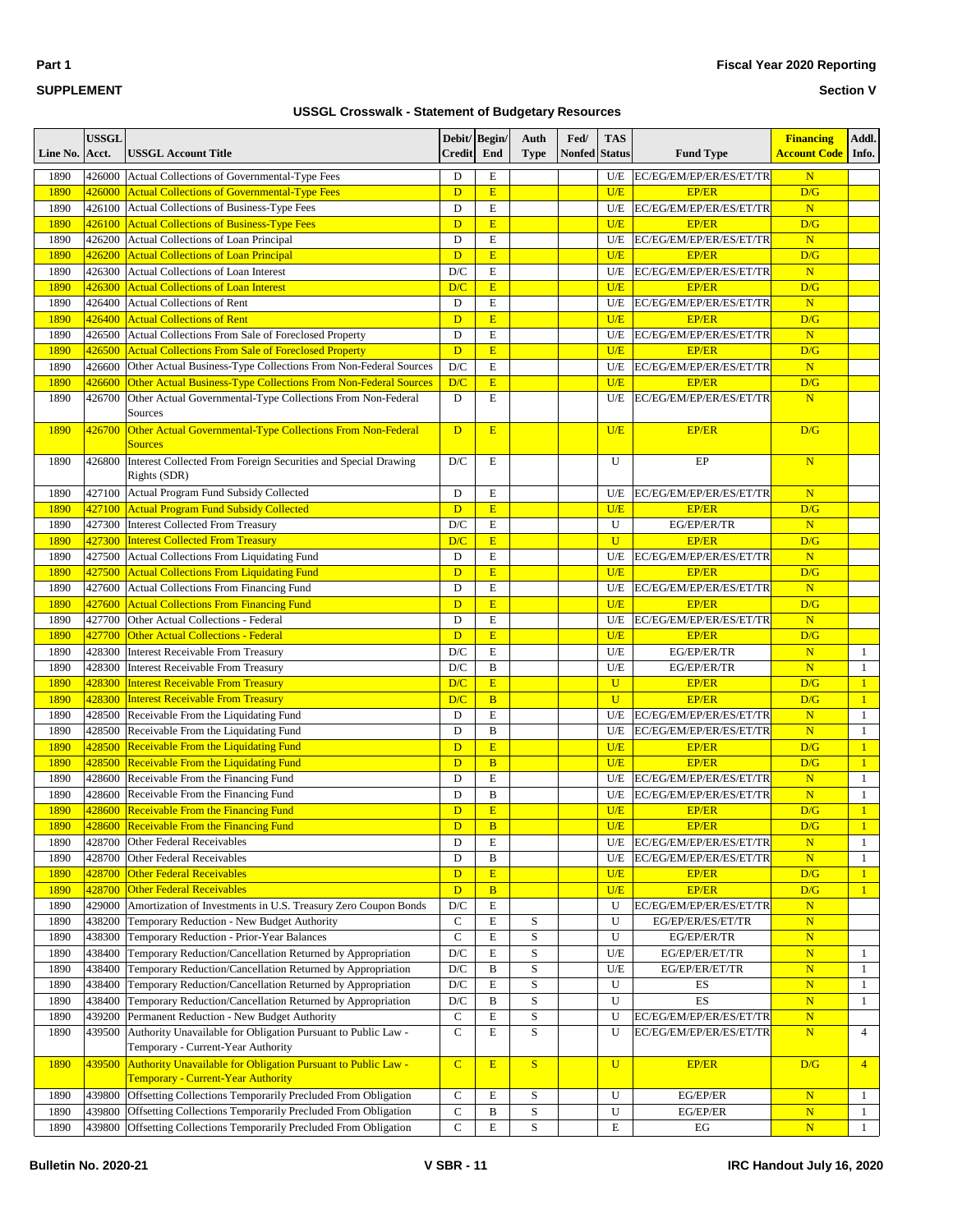### **Section V**

| Line No.     | <b>USSGL</b><br>Acct. | <b>USSGL Account Title</b>                                                                           | Debit/Begin/<br><b>Credit</b>  | End                 | Auth<br><b>Type</b> | Fed/<br>Nonfed | <b>TAS</b><br><b>Status</b> | <b>Fund Type</b>                        | <b>Financing</b><br>Account Code | Addl.<br>Info.               |
|--------------|-----------------------|------------------------------------------------------------------------------------------------------|--------------------------------|---------------------|---------------------|----------------|-----------------------------|-----------------------------------------|----------------------------------|------------------------------|
| 1890         | 439800                | Offsetting Collections Temporarily Precluded From Obligation                                         | $\mathbf C$                    | $\, {\bf B}$        | $\mathbf S$         |                | E                           | EG                                      | $\mathbf N$                      | $\mathbf{1}$                 |
| 1910         |                       | <b>Total budgetary resources</b>                                                                     |                                |                     |                     |                |                             |                                         |                                  |                              |
|              |                       | This line is calculated. Equals sum of SBR lines 1051, 1290, 1490, 1690, and 1890.                   |                                |                     |                     |                |                             |                                         |                                  |                              |
|              |                       |                                                                                                      |                                |                     |                     |                |                             |                                         |                                  |                              |
|              |                       | <b>Status of Budgetary Resources budgetary resources:</b>                                            |                                |                     |                     |                |                             |                                         |                                  |                              |
| 2190         |                       | <b>New obligations and upward adjustments (total) (Note 29)</b>                                      |                                |                     |                     |                |                             |                                         |                                  |                              |
| 2190         | 480100                | Undelivered Orders - Obligations, Unpaid                                                             | D/C                            | E                   |                     |                | U/E                         | EC/EG/EM/EP/ER/ES/ET/TR                 | $\mathbf N$                      | 1                            |
| 2190         | 480100                | Undelivered Orders - Obligations, Unpaid                                                             | D/C                            | B                   |                     |                | U/E                         | EC/EG/EM/ <del>EP/ER</del> /ES/ET/TR    | $\overline{\mathbf{N}}$          | $\mathbf{1}$                 |
| 2190<br>2190 |                       | 480100 Undelivered Orders - Obligations, Unpaid<br>480100 Undelivered Orders - Obligations, Unpaid   | D/C<br>D/C                     | E<br>$\overline{B}$ |                     |                | U/E<br>U/E                  | <b>EP/ER</b><br><b>EP/ER</b>            | D/G/N<br>D/G/N                   | $\mathbf{1}$<br>$\mathbf{1}$ |
| 2190         | 480200                | Undelivered Orders - Obligations, Prepaid/Advanced                                                   | D/C                            | E                   |                     |                | U/E                         | EC/EG/EM/EP/ER/ES/ET/TR                 | N                                | $\mathbf{1}$                 |
| 2190         | 480200                | Undelivered Orders - Obligations, Prepaid/Advanced                                                   | D/C                            | B                   |                     |                | U/E                         | EC/EG/EM/EP/ER/ES/ET/TR                 | $\mathbf N$                      | $\mathbf{1}$                 |
| 2190         | 480200                | Undelivered Orders - Obligations, Prepaid/Advanced                                                   | D/C                            | E                   |                     |                | $\mathbf{U}$                | <b>EP/ER</b>                            | D/G                              | $\mathbf{1}$                 |
| 2190         | 480200                | Undelivered Orders - Obligations, Prepaid/Advanced                                                   | D/C                            | $\overline{B}$      |                     |                | $\overline{U}$              | <b>EP/ER</b>                            | D/G                              | $\mathbf{1}$                 |
| 2190         | 488100                | Upward Adjustments of Prior-Year Undelivered Orders -                                                | D/C                            | E                   |                     |                | U/E                         | EC/EG/EM/EP/ER/ES/ET/TR                 | N                                |                              |
|              |                       | Obligations, Unpaid                                                                                  |                                |                     |                     |                |                             |                                         |                                  |                              |
| 2190         | 488100                | <b>Upward Adjustments of Prior-Year Undelivered Orders -</b><br><b>Obligations</b> , Unpaid          | D/C                            | E                   |                     |                | U/E                         | <b>EP/ER</b>                            | D/G                              |                              |
| 2190         | 488200                | Upward Adjustments of Prior-Year Undelivered Orders -                                                | $\mathbf C$                    | E                   |                     |                | U/E                         | EC/EG/EM/EP/ER/ES/ET/TR                 | $\mathbf N$                      |                              |
|              |                       | Obligations, Prepaid/Advanced                                                                        |                                |                     |                     |                |                             |                                         |                                  |                              |
| 2190         | 488200                | <b>Upward Adjustments of Prior-Year Undelivered Orders -</b><br><b>Obligations, Prepaid/Advanced</b> | $\overline{C}$                 | E                   |                     |                | $\mathbf U$                 | <b>EP/ER</b>                            | D/G                              |                              |
| 2190         | 490100                | Delivered Orders - Obligations, Unpaid                                                               | D/C                            | E                   |                     |                | U/E                         | EC/EG/EM/EP/ER/ES/ET/TR                 | N                                | $\mathbf{1}$                 |
| 2190         | 490100                | Delivered Orders - Obligations, Unpaid                                                               | D/C                            | B                   |                     |                | U/E                         | EC/EG/EM/EP/ER/ES/ET/TR                 | $\mathbf N$                      | $\mathbf{1}$                 |
| 2190         | 490100                | Delivered Orders - Obligations, Unpaid                                                               | D/C                            | E                   |                     |                | U/E                         | <b>EP/ER</b>                            | D/G                              | $\mathbf{1}$                 |
| 2190         |                       | 490100 Delivered Orders - Obligations, Unpaid                                                        | D/C                            | $\, {\bf B}$        |                     |                | U/E                         | <b>EP/ER</b>                            | D/G                              | $\mathbf{1}$                 |
| 2190         | 490200                | Delivered Orders - Obligations, Paid                                                                 | D/C                            | ${\bf E}$           |                     |                | U/E                         | EC/EG/EM/EP/ER/ES/ET/TR                 | N                                |                              |
| 2190         | 490200                | Delivered Orders - Obligations, Paid                                                                 | D/C                            | E                   |                     |                | $\mathbf U$                 | <b>EP/ER</b>                            | D/G                              |                              |
| 2190         | 490800                | Authority Outlayed Not Yet Disbursed                                                                 | D/C                            | $\mathbf E$         |                     |                | U                           | EG/ER                                   | N                                | $\mathbf{1}$                 |
| 2190         | 490800                | Authority Outlayed Not Yet Disbursed                                                                 | D/C                            | B                   |                     |                | U                           | EG/ER                                   | $\mathbf N$                      | $\mathbf{1}$                 |
| 2190         | 498100                | Upward Adjustments of Prior-Year Delivered Orders - Obligations,<br>Unpaid                           | D/C                            | E                   |                     |                | U/E                         | EC/EG/EM/EP/ER/ES/ET/TR                 | $\mathbf N$                      |                              |
| 2190         | 498100                | <b>Upward Adjustments of Prior-Year Delivered Orders - Obligations,</b><br><b>Unpaid</b>             | D/C                            | E                   |                     |                | U/E                         | <b>EP/ER</b>                            | D/G                              |                              |
| 2190         | 498200                | Upward Adjustments of Prior-Year Delivered Orders - Obligations,<br>Paid                             | $\mathbf C$                    | E                   |                     |                | U/E                         | EC/EG/EM/EP/ER/ES/ET/TR                 | $\mathbf N$                      |                              |
| 2190         | 498200                | Upward Adjustments of Prior-Year Delivered Orders - Obligations,<br>Paid                             | $\overline{C}$                 | E                   |                     |                | $\mathbf U$                 | <b>EP/ER</b>                            | D/G                              |                              |
|              |                       | Unobligated balance, end of year:                                                                    |                                |                     |                     |                |                             |                                         |                                  |                              |
|              |                       |                                                                                                      |                                |                     |                     |                |                             |                                         |                                  |                              |
| 2204         |                       | Apportioned, unexpired account                                                                       |                                |                     |                     |                |                             |                                         |                                  |                              |
| 2204         |                       | 451000 Apportionments                                                                                | $\mathbf{D}/\mathbf{C}$        | E                   |                     |                | U                           | EC/EG/EM/EP/ER/ES/ET/TR                 | N                                |                              |
| 2204<br>2204 | 451000                | Apportionments<br>Apportionments - Anticipated Resources - Programs Subject to                       | D/C<br>$\mathbf{D}/\mathbf{C}$ | E<br>E              |                     |                | $\mathbf{U}$<br>U           | <b>EP/ER</b><br>EC/EG/EM/EP/ER/ES/ET/TR | D/G<br>N                         | $\overline{c}$               |
|              | 459000                | Apportionment                                                                                        |                                |                     |                     |                |                             |                                         |                                  |                              |
| 2204         | 459000                | Apportionments - Anticipated Resources - Programs Subject to<br>Apportionment                        | D/C                            | E                   |                     |                | U                           | <b>EP/ER</b>                            | D/G                              | $\overline{c}$               |
| 2204         | 461000                | Allotments - Realized Resources                                                                      | D/C                            | E                   |                     |                | U                           | EC/EG/EM/EP/ER/ES/ET/TR                 | N                                |                              |
| 2204         | 461000                | <b>Allotments - Realized Resources</b>                                                               | D/C                            | E                   |                     |                | $\mathbf{U}$                | <b>EP/ER</b>                            | D/G                              |                              |
| 2204         | 470000                | Commitments - Programs Subject to Apportionment                                                      | $\mathbf{D}/\mathbf{C}$        | E                   |                     |                | U                           | EC/EG/EM/EP/ER/ES/ET/TR                 | N                                |                              |
| 2204         | 470000                | Commitments - Programs Subject to Apportionment                                                      | $\mathbf{D}/\mathbf{C}$        | Е                   |                     |                | U                           | <b>EP/ER</b>                            | D/G                              |                              |
| 2304         |                       | Exempt from apportionment, unexpired accounts                                                        |                                |                     |                     |                |                             |                                         |                                  |                              |
| 2304         | 462000                | Unobligated Funds Exempt From Apportionment                                                          | D/C                            | E                   |                     |                | U                           | EC/EG/EM/EP/ER/ES/ET/TR                 | N                                |                              |
| 2304         | 462000                | <b>Unobligated Funds Exempt From Apportionment</b>                                                   | D/C                            | E                   |                     |                | $\mathbf U$                 | <b>EP/ER</b>                            | D/G                              |                              |
| 2304         | 469000                | Anticipated Resources - Programs Exempt From Apportionment                                           | $\mathbf{D}/\mathbf{C}$        | $\mathbf E$         |                     |                | U                           | EC/EG/EM/EP/ER/ES/ET/TR                 | N                                | $\overline{c}$               |
| 2304         | 469000                | Anticipated Resources - Programs Exempt From Apportionment                                           | D/C                            | E                   |                     |                | $\mathbf U$                 | <b>EP/ER</b>                            | D/G                              | 2 <sup>1</sup>               |
| 2304         | 472000                | Commitments - Programs Exempt From Apportionment                                                     | $\mathbf{D}/\mathbf{C}$        | ${\bf E}$           |                     |                | U                           | EC/EG/EM/EP/ER/ES/ET/TR                 | N                                |                              |
| 2304         | 472000                | <b>Commitments - Programs Exempt From Apportionment</b>                                              | D/C                            | E                   |                     |                | $\mathbf{U}$                | <b>EP/ER</b>                            | D/G                              |                              |
| 2404         |                       | <b>Unapportioned, unexpired accounts</b>                                                             |                                |                     |                     |                |                             |                                         |                                  |                              |
| 2404         |                       | 442000 Unapportioned Authority - Pending Rescission                                                  | $\mathbf{D}/\mathbf{C}$        | $\mathbf E$         |                     |                | U                           | EC/EG/EM/EP/ER/ES/ET/TR                 | ${\bf N}$                        |                              |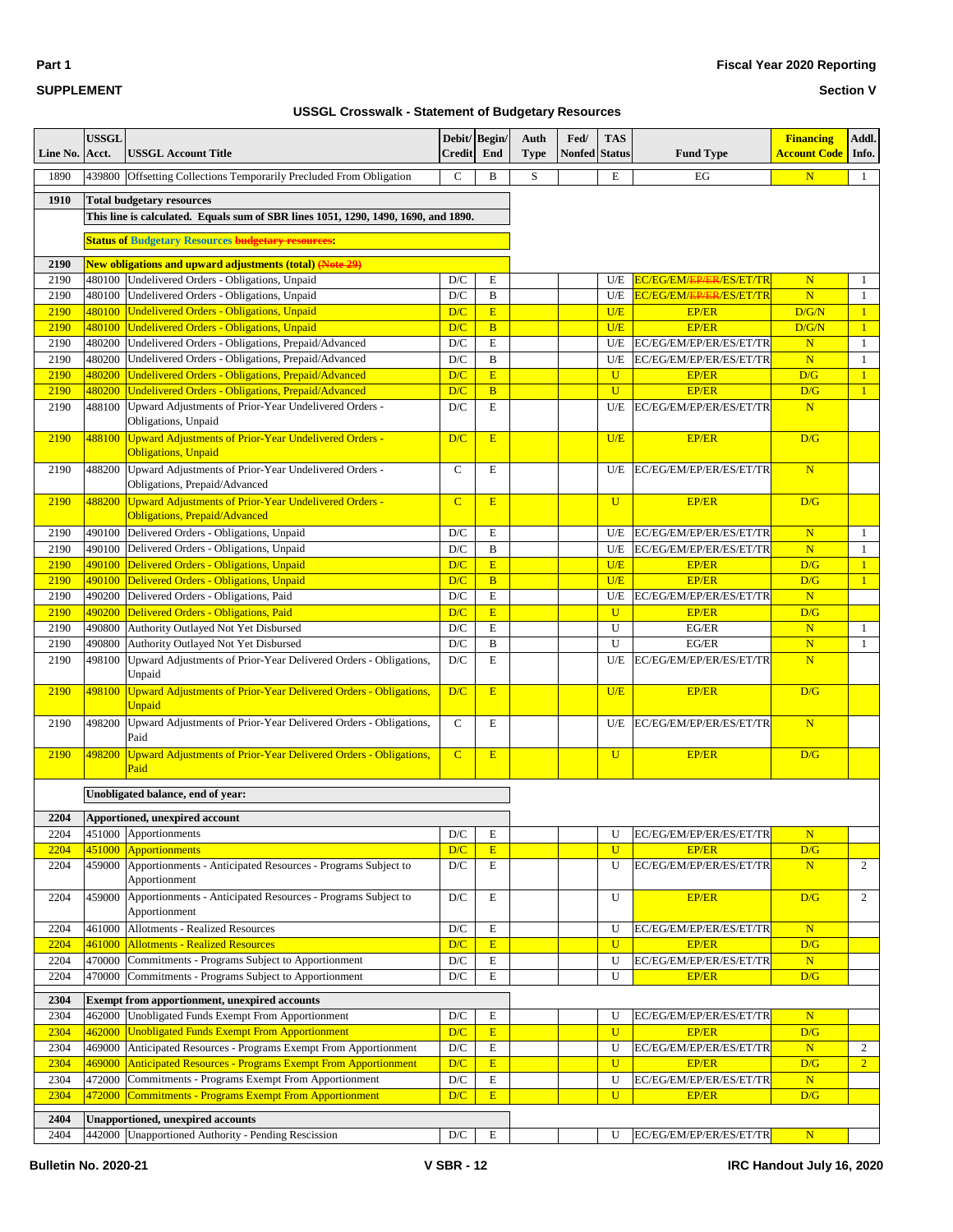| Line No. | <b>USSGL</b><br>Acct. | <b>USSGL Account Title</b>                                                                                           | <b>Credit</b>           | Debit/Begin/<br>End | Auth<br><b>Type</b> | Fed/<br><b>Nonfed</b> Status | <b>TAS</b>  | <b>Fund Type</b>              | <b>Financing</b><br><mark>Account Code  </mark> Info. | Addl.        |
|----------|-----------------------|----------------------------------------------------------------------------------------------------------------------|-------------------------|---------------------|---------------------|------------------------------|-------------|-------------------------------|-------------------------------------------------------|--------------|
| 2404     |                       | 443000 Unapportioned Authority - OMB Deferral                                                                        | D/C                     | E                   |                     |                              | U           | EC/EG/EM/EP/ER/ES/ET/TR       | $\mathbf N$                                           |              |
| 2404     |                       | 445000 Unapportioned Authority                                                                                       | D/C                     | E                   |                     |                              | U           | EC/EG/EM/EP/ER/ES/ET/TR       | $\mathbf N$                                           |              |
| 2404     | 445000                | <b>Unapportioned Authority</b>                                                                                       | D/C                     | E                   |                     |                              | $\mathbf U$ | <b>EP/ER</b>                  | D/G                                                   |              |
| 2404     | 463000                | Funds Not Available for Commitment/Obligation                                                                        | $\mathbf{D}/\mathbf{C}$ | ${\bf E}$           |                     |                              | U           | EC/EG/EM/EP/ER/ES/ET/TR       | $\mathbf N$                                           |              |
| 2404     | 463000                | <b>Funds Not Available for Commitment/Obligation</b>                                                                 | D/C                     | E                   |                     |                              | $\mathbf U$ | <b>EP/ER</b>                  | D/G                                                   |              |
| 2404     | 463500                | Funds Not Available - Adjustments to the Exchange Stabilization<br>Fund (ESF)                                        | $\mathbf{D}/\mathbf{C}$ | E                   |                     |                              | U           | EG/EP                         | $\mathbf N$                                           |              |
| 2412     |                       | Unexpired unobligated balance, end of year<br>This line is calculated. Equals sum of SBR lines 2204, 2304, and 2404. |                         |                     |                     |                              |             |                               |                                                       |              |
| 2413     |                       | Expired unobligated balance, end of year                                                                             |                         |                     |                     |                              |             |                               |                                                       |              |
| 2413     |                       | 445000 Unapportioned Authority                                                                                       | D/C                     | E                   |                     |                              | Е           | EC/EG/EM/EP/ER/ES/ET/TR       | $\mathbf N$                                           |              |
| 2413     | 465000                | Allotments - Expired Authority                                                                                       | D/C                     | E                   |                     |                              | E           | EC/EG/EM/EP/ER/ES/ET/TR       | $\mathbf N$                                           |              |
| 2490     |                       | Unobligated balance, end of year (total)                                                                             |                         |                     |                     |                              |             |                               |                                                       |              |
|          |                       | This line is calculated. Equals sum of SBR lines 2204, 2304, 2404, and 2413. Also equals                             |                         |                     |                     |                              |             |                               |                                                       |              |
|          |                       | the sum of the amounts on lines 2412 and 2413.                                                                       |                         |                     |                     |                              |             |                               |                                                       |              |
| 2500     |                       | <b>Total budgetary resources</b>                                                                                     |                         |                     |                     |                              |             |                               |                                                       |              |
|          |                       | This line is calculated. Equals sum of SBR lines 2190 and 2490.                                                      |                         |                     |                     |                              |             |                               |                                                       |              |
|          |                       | <b>Outlays, Net, and Disbursements, Net net:</b>                                                                     |                         |                     |                     |                              |             |                               |                                                       |              |
| 4190     |                       | Outlays, net (total) (discretionary and mandatory)                                                                   |                         |                     |                     |                              |             |                               |                                                       |              |
| 4190     |                       | 421200 Liquidation of Deficiency - Offsetting Collections                                                            | D                       | E                   |                     | E/F/N                        | U/E         | EC/EG/EM/EP/ER/ES/ET/TR       | $\mathbf N$                                           |              |
| 4190     |                       | 422200 Unfilled Customer Orders With Advance                                                                         | D/C                     | E                   |                     | E/F/N                        | U/E         | EC/EG/EM/EP/ER/ES/ET/TR       | $\overline{\mathbf{N}}$                               | -1           |
| 4190     | 422200                | Unfilled Customer Orders With Advance                                                                                | D/C                     | B                   |                     | E/F/N                        |             | U/E   EC/EG/EM/EP/ER/ES/ET/TR | $\mathbf N$                                           | $\mathbf{1}$ |
| 4190     | 425200                | Reimbursements and Other Income Earned - Collected                                                                   | <b>D/C</b>              | E                   |                     | E/F/N                        | U/E         | EC/EG/EM/EP/ER/ES/ET/TR       | $\mathbb N$                                           |              |
| 4190     | 425300                | Prior-Year Unfilled Customer Orders With Advance - Refunds Paid                                                      | <b>D/C</b>              | ${\bf E}$           |                     | E/F/N                        |             | U/E   EC/EG/EM/EP/ER/ES/ET/TR | $\mathbf N$                                           |              |
| 4190     | 425500                | Expenditure Transfers from Trust Funds - Collected                                                                   | D/C                     | E                   |                     |                              | U/E         | EC/EG/EM/EP/ER/ES/ET/TR       | $\mathbf N$                                           |              |
| 4190     | 426000                | Actual Collections of Governmental-Type Fees                                                                         | $\mathbf D$             | E                   |                     |                              | U/E         | EC/EG/EM/EP/ER/ES/ET/TR       | $\mathbf N$                                           |              |
| 4190     | 426100                | Actual Collections of Business-Type Fees                                                                             | D <sub>/C</sub>         | E                   |                     |                              | U/E         | EC/EG/EM/EP/ER/ES/ET/TR       | $\mathbf N$                                           |              |
| 4190     | 426200                | Actual Collections of Loan Principal                                                                                 | <b>D/C</b>              | E                   |                     |                              | U/E         | EC/EG/EM/EP/ER/ES/ET/TR       | $\mathbf N$                                           |              |
| 4190     | 426300                | Actual Collections of Loan Interest                                                                                  | D/C                     | E                   |                     |                              | U/E         | EC/EG/EM/EP/ER/ES/ET/TR       | $\mathbf N$                                           |              |
| 4190     | 426400                | <b>Actual Collections of Rent</b>                                                                                    | D                       | E                   |                     |                              | U/E         | EC/EG/EM/EP/ER/ES/ET/TR       | $\mathbf N$                                           |              |
| 4190     | 426500                | Actual Collections From Sale of Foreclosed Property                                                                  | <b>D/C</b>              | E                   |                     |                              | U/E         | EC/EG/EM/EP/ER/ES/ET/TR       | $\overline{\mathbf{N}}$                               |              |
| 4190     | 426600                | Other Actual Business-Type Collections From Non-Federal Sources                                                      | D/C                     | $\mathbf E$         |                     |                              | U/E         | EC/EG/EM/EP/ER/ES/ET/TR       | $\mathbf N$                                           |              |
| 4190     | 426700                | Other Actual Governmental-Type Collections From Non-Federal<br>Sources                                               | D                       | E                   |                     |                              | U/E         | EC/EG/EM/EP/ER/ES/ET/TR       | $\mathbf N$                                           |              |
| 4190     | 426800                | Interest Collected From Foreign Securities and Special Drawing<br>Rights (SDR)                                       | D/C                     | E                   |                     |                              | U           | EP                            | $\overline{\mathbf{N}}$                               |              |
| 4190     | 427100                | Actual Program Fund Subsidy Collected                                                                                | D/C                     | E                   |                     |                              | U/E         | EC/EG/EM/EP/ER/ES/ET/TR       | $\mathbb N$                                           |              |
| 4190     |                       | 427300 Interest Collected From Treasury                                                                              | $\mathbf{D}/\mathbf{C}$ | E                   |                     |                              | U           | EG/EP/ER/TR                   | $\mathbf N$                                           |              |
| 4190     | 427500                | Actual Collections From Liquidating Fund                                                                             | D                       | E                   |                     |                              | U/E         | EC/EG/EM/EP/ER/ES/ET/TR       | $\mathbf N$                                           |              |
| 4190     | 427600                | Actual Collections From Financing Fund                                                                               | $\mathbf D$             | E                   |                     |                              | U/E         | EC/EG/EM/EP/ER/ES/ET/TR       | $\mathbf N$                                           |              |
| 4190     | 427700                | Other Actual Collections - Federal                                                                                   | <b>D/C</b>              | ${\bf E}$           |                     |                              | U/E         | EC/EG/EM/EP/ER/ES/ET/TR       | $\mathbf N$                                           |              |
| 4190     | 429000                | Amortization of Investments in U.S. Treasury Zero Coupon Bonds                                                       | $\mathbf{D}/\mathbf{C}$ | E                   |                     |                              | U           | EP/ER/TR                      | $\mathbf N$                                           |              |
| 4190     | 480200                | Undelivered Orders - Obligations, Prepaid/Advanced                                                                   | D/C                     | E                   |                     |                              | U/E         | EC/EG/EM/EP/ER/ES/ET/TR       | $\mathbf N$                                           | $\mathbf{1}$ |
| 4190     | 480200                | Undelivered Orders - Obligations, Prepaid/Advanced                                                                   | $\mathbf{D}/\mathbf{C}$ | B                   |                     |                              | U/E         | EC/EG/EM/EP/ER/ES/ET/TR       | $\mathbf N$                                           | -1           |
| 4190     | 487200                | Downward Adjustments of Prior-Year Prepaid/Advanced<br>Undelivered Orders - Obligations, Refunds Collected           | <b>D/C</b>              | ${\bf E}$           |                     | F/N                          | U/E         | EC/EG/EM/EP/ER/ES/ET/TR       | $\overline{\mathbf{N}}$                               |              |
| 4190     | 488200                | Upward Adjustments of Prior-Year Undelivered Orders -<br>Obligations, Prepaid/Advanced                               | D/C                     | E                   |                     |                              | U/E         | EC/EG/EM/EP/ER/ES/ET/TR       | $\mathbf N$                                           |              |
| 4190     | 490200                | Delivered Orders - Obligations, Paid                                                                                 | D/C                     | ${\bf E}$           |                     |                              | U/E         | EC/EG/EM/EP/ER/ES/ET/TR       | $\mathbf N$                                           |              |
| 4190     | 490800                | Authority Outlayed Not Yet Disbursed                                                                                 | D/C                     | E                   |                     |                              | U           | EG/ER                         | $\mathbf N$                                           | $\mathbf{1}$ |
| 4190     | 490800                | Authority Outlayed Not Yet Disbursed                                                                                 | $\mathbf{D}/\mathbf{C}$ | B                   |                     |                              | U           | EG/ER                         | $\mathbf N$                                           | $\mathbf{1}$ |
| 4190     | 497200                | Downward Adjustments of Prior-Year Paid Delivered Orders -<br>Obligations, Refunds Collected                         | <b>D/C</b>              | E                   |                     | E/F/N                        | U/E         | EC/EG/EM/EP/ER/ES/ET/TR       | $\overline{\mathbf{N}}$                               |              |
| 4190     | 498200                | Upward Adjustments of Prior-Year Delivered Orders - Obligations,<br>Paid                                             | D/C                     | E                   |                     |                              | U/E         | EC/EG/EM/EP/ER/ES/ET/TR       | $\mathbf N$                                           |              |
| 4200     |                       | Distributed offsetting receipts (-)                                                                                  |                         |                     |                     |                              |             |                               |                                                       |              |
|          |                       | (Not supported by USSGL)                                                                                             |                         |                     |                     |                              |             |                               |                                                       |              |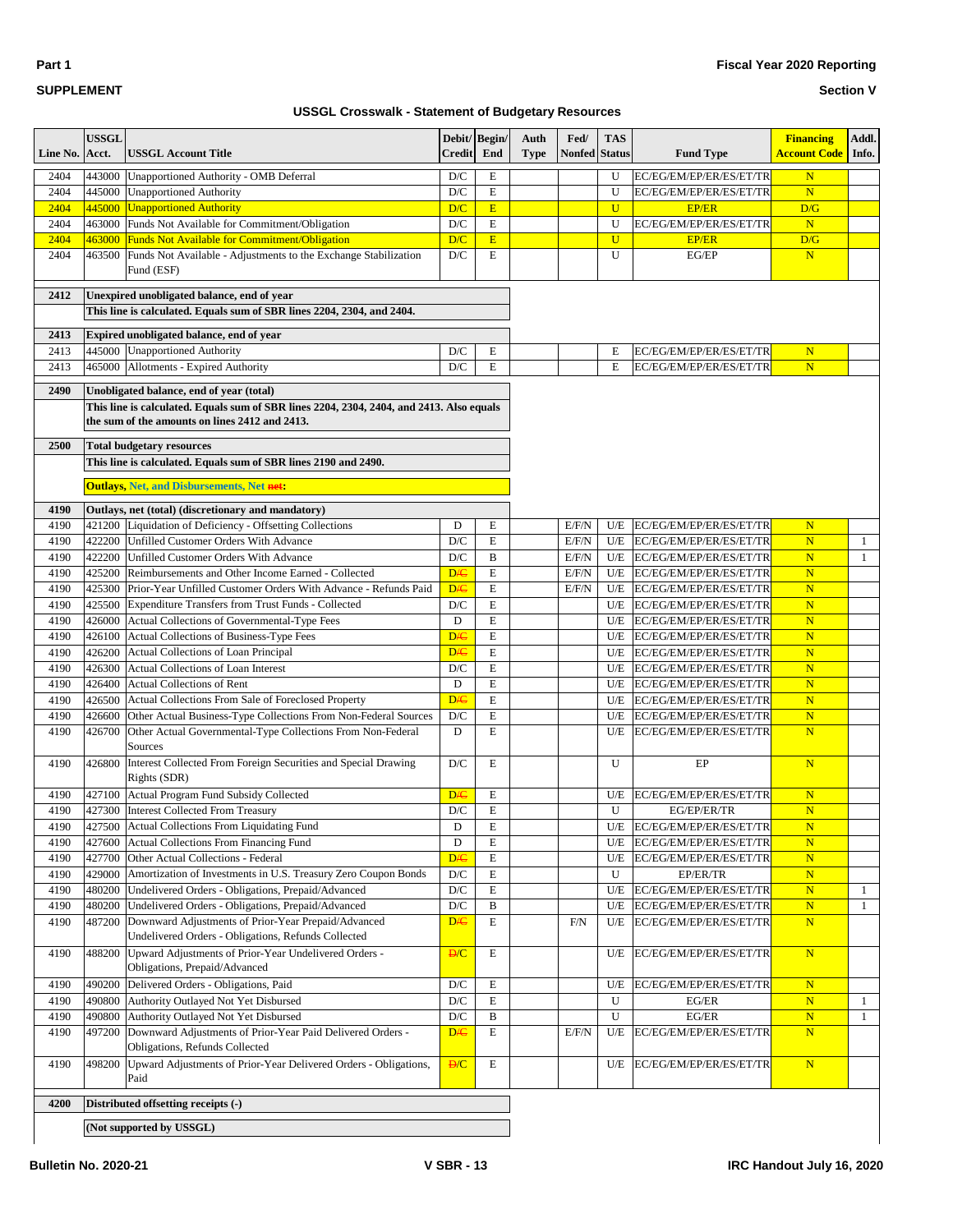| <b>SUPPLEMENT</b> |
|-------------------|
|                   |

**Part 1**

### **Section V**

| Line No. | <b>USSGL</b><br>Acct. | <b>USSGL Account Title</b>                                                                                        | Debit/ Begin/<br>Credit | End            | Auth<br><b>Type</b> | Fed/<br><b>Nonfed Status</b> | <b>TAS</b>     | <b>Fund Type</b> | <b>Financing</b><br><b>Account Code</b> | Addl.<br>Info. |
|----------|-----------------------|-------------------------------------------------------------------------------------------------------------------|-------------------------|----------------|---------------------|------------------------------|----------------|------------------|-----------------------------------------|----------------|
| 4210     |                       | Agency outlays, net (discretionary and mandatory)                                                                 |                         |                |                     |                              |                |                  |                                         |                |
|          |                       | (Not supported by USSGL)                                                                                          |                         |                |                     |                              |                |                  |                                         |                |
|          |                       |                                                                                                                   |                         |                |                     |                              |                |                  |                                         |                |
| 4220     |                       | <b>Disbursements, net (total) (mandatory)</b>                                                                     |                         |                |                     |                              |                |                  |                                         |                |
| 4220     | 422200                | <b>Unfilled Customer Orders With Advance</b>                                                                      | D/C                     | E              |                     | E/F/N                        | U/E            | <b>EP/ER</b>     | D/G                                     |                |
| 4220     | 422200                | <b>Unfilled Customer Orders With Advance</b>                                                                      | D/C                     | B              |                     | E/F/N                        | U/E            | EP/ER            | D/G                                     |                |
| 4220     | 425200                | Reimbursements and Other Income Earned - Collected                                                                | D                       | E              |                     | E/F/N                        | U/E            | <b>EP/ER</b>     | D/G                                     |                |
| 4220     | 425300                | Prior-Year Unfilled Customer Orders With Advance - Refunds Paid                                                   | $\mathbf{D}$            | E              |                     | E/F/N                        | U/E            | <b>EP/ER</b>     | D/G                                     |                |
| 4220     | 426000                | <b>Actual Collection of Government-Type Fees</b>                                                                  | D                       | E              |                     |                              | U/E            | <b>EP/ER</b>     | D/G                                     |                |
| 4220     | 426100                | <b>Actual Collections of Businees-Type Fees</b>                                                                   | D                       | E              |                     |                              | U/E            | EP/ER            | D/G                                     |                |
| 4220     | 426200                | <b>Actual Collections of Loan Principal</b>                                                                       | D                       | E              |                     |                              | U/E            | EP/ER            | D/G                                     |                |
| 4220     | 426300                | <b>Actual Collections of Loan Interest</b>                                                                        | D/C                     | E              |                     |                              | U/E            | EP/ER            | D/G                                     |                |
| 4220     | 426400                | <b>Actual Collections of Rent</b>                                                                                 | D                       | E              |                     |                              | U/E            | <b>EP/ER</b>     | D/G                                     |                |
| 4220     | 426500                | <b>Actual Collections From Sale of Foreclosed Property</b>                                                        | $\overline{D}$          | E              |                     |                              | U/E            | <b>EP/ER</b>     | D/G                                     |                |
| 4220     | 426600                | Other Actual Business-Type Collections From Non-Federal Sources                                                   | D/C                     | E              |                     |                              | U/E            | <b>EP/ER</b>     | D/G                                     |                |
| 4220     | 426700                | Other Actual Governmental-Type Collections From Non-Federal<br><b>Sources</b>                                     | D                       | E              |                     |                              | U/E            | <b>EP/ER</b>     | D/G                                     |                |
| 4220     | 427100                | <b>Actual Program Fund Subsidy Collected</b>                                                                      | D                       | E              |                     |                              | U/E            | <b>EP/ER</b>     | D/G                                     |                |
| 4220     | 427300                | <b>Interest Collected From Treasury</b>                                                                           | D/C                     | E              |                     |                              | U/E            | <b>EP/ER</b>     | D/G                                     |                |
| 4220     | 427500                | <b>Actual Collections From Liquidating Fund</b>                                                                   | D                       | E              |                     |                              | U/E            | EP/ER            | D/G                                     |                |
| 4220     | 427600                | <b>Actual Collections From Financing Fund</b>                                                                     | $\overline{D}$          | E              |                     |                              | U/E            | <b>EP/ER</b>     | D/G                                     |                |
| 4220     | 427700                | <b>Other Actual Collections - Federal</b>                                                                         | $\mathbf{D}$            | E              |                     |                              | U/E            | EP/ER            | D/G                                     |                |
| 4220     | 480200                | Undelivered Orders - Obligations, Prepaid/Advanced                                                                | D/C                     | E              |                     |                              | $\overline{U}$ | <b>EP/ER</b>     | D/G                                     | $\mathbf{1}$   |
| 4220     | 480200                | Undelivered Orders - Obligations, Prepaid/Advanced                                                                | D/C                     | $\overline{B}$ |                     |                              | $\overline{U}$ | <b>EP/ER</b>     | D/G                                     | $\mathbf{1}$   |
| 4220     | 487200                | Downward Adjustments of Prior-Year Prepaid/Advanced<br><b>Undelivered Orders - Obligations, Refunds Collected</b> | D                       | E              |                     | F/N                          | U/E            | <b>EP/ER</b>     | D/G                                     |                |
| 4220     | 488200                | <b>Upward Adjustments of Prior-Year Undelivered Orders -</b><br><b>Obligations, Prepaid/Advanced</b>              | $\overline{C}$          | E              |                     |                              | $\overline{U}$ | <b>EP/ER</b>     | D/G                                     |                |
| 4220     | 490200                | Delivered Orders - Obligations, Paid                                                                              | D/C                     | E              |                     |                              | $\overline{U}$ | <b>EP/ER</b>     | D/G                                     |                |
| 4220     | 497200                | Downward Adjustments of Prior-Year Paid Delivered Orders -<br><b>Obligations, Refunds Collected</b>               | D                       | E              |                     | E/F/N                        | U/E            | <b>EP/ER</b>     | D/G                                     |                |
| 4220     | 498200                | Upward Adjustments of Prior-Year Delivered Orders - Obligations,<br>Paid                                          | $\overline{C}$          | E              |                     |                              | $\overline{U}$ | <b>EP/ER</b>     | D/G                                     |                |